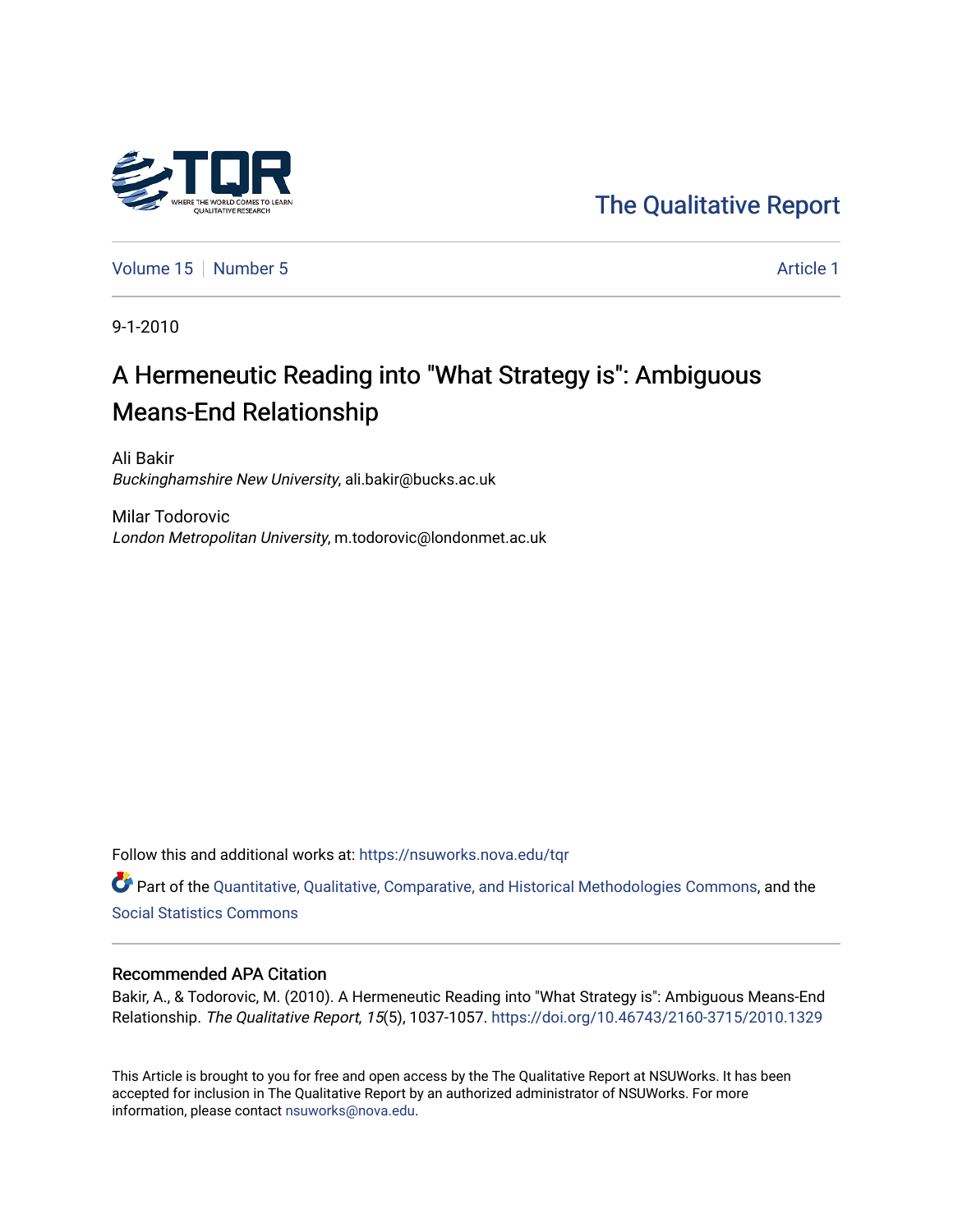# **Qualitative Research Graduate Certificate** Indulge in Culture Exclusively Online . 18 Credits **LEARN MORE**

## A Hermeneutic Reading into "What Strategy is": Ambiguous Means-End Relationship

#### Abstract

Given the underutilization of hermeneutic research in organizations and the recognition that we do not know what strategy is, we undertake a hermeneutic reading of authorial texts to develop a robust understanding of strategy. We enter into a self-reflexive dialogue with the text to accomplish a fusion of horizons where we hope to turn our prejudices into productive prejudices. In this dialogue, we utilize competing strategy paradigms within a framework that treats the means-end relationship and its underpinning rationality as central to our understanding. This study portrays strategy as a series of intended actions operating along the instrumental/objective - interpretive/subjective continuum, depending on the nature of the means-end relationship. We further contribute to knowledge by demonstrating how to apply hermeneutics to understand complex organizational concepts, and through the intendedness of strategy we emphasize management agency and dispense with the 'emergent strategy' notion, common in the literature.

#### Keywords

Hermeneutic, Means-End, Rationality, Intended Strategy, Instrumental, Interpretive

#### Creative Commons License



This work is licensed under a [Creative Commons Attribution-Noncommercial-Share Alike 4.0 License](https://creativecommons.org/licenses/by-nc-sa/4.0/).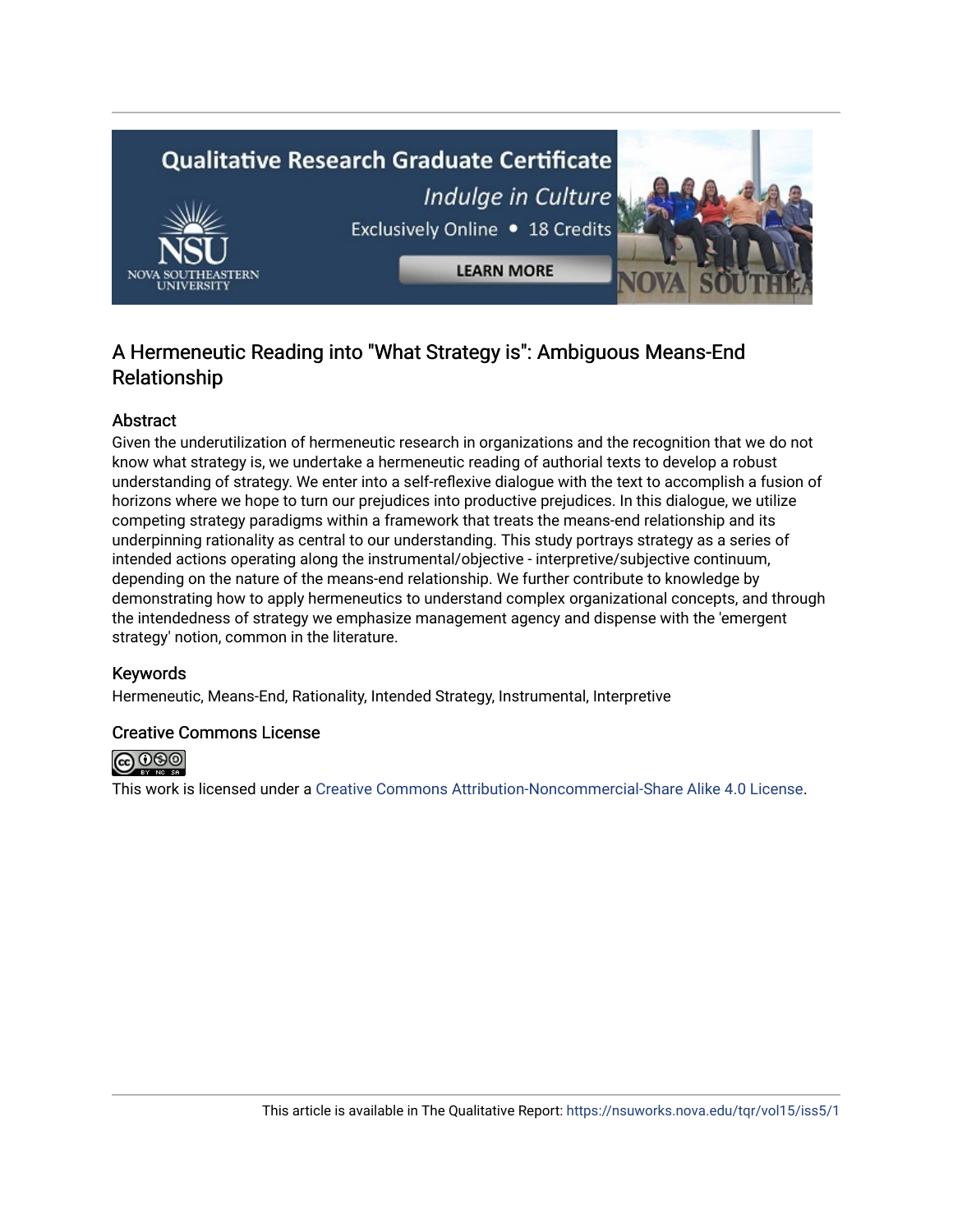## **A Hermeneutic Reading into "What Strategy is": Ambiguous Means-End Relationship**

#### **Ali Bakir**

Buckinghamshire New University, High Wycombe, United Kingdom

#### **Milan Todorovic**

London Metropolitan University, London, United Kingdom

*Given the underutilization of hermeneutic research in organizations and the recognition that we do not know what strategy is, we undertake a hermeneutic reading of authorial texts to develop a robust understanding of strategy. We enter into a self-reflexive dialogue with the text to accomplish a fusion of horizons where we hope to turn our prejudices into productive prejudices. In this dialogue, we utilize competing strategy paradigms within a framework that treats the means-end relationship and its underpinning rationality as central to our understanding. This study portrays strategy as a series of intended actions operating along the instrumental/objective – interpretive / subjective continuum, depending on the nature of the means-end relationship. We further contribute to knowledge by demonstrating how to apply hermeneutics to understand complex organizational concepts, and through the intendedness of strategy we emphasize management agency and dispense with the "emergent strategy" notion, common in the literature. Key Words: Hermeneutic, Means-End, Rationality, Intended Strategy, Instrumental, and Interpretive* 

#### **Introduction**

We apply epistemological and methodological insights from contemporary hermeneutics to understand authorial texts on "what strategy is". Our motivation is twofold: (a) to demonstrate how hermeneutics, little used in management research (Prasad, 2002), can be applied to understand complex organizational concepts; and (b) to gain insight into the notion of strategy, whose meaning continues to elude strategy academics (Ansoff, 1988; Bakir, 1998; Bakir & Bakir, 2006a, 2006b; Bowman, Singh, & Thomas, 2002; Markides, 2000; Mintzberg, 1987; Whittington, 2001).

The field of strategy has spawned a diversity of paradigms (Volberda & Elfring, 2001) focusing on how strategy is, or should be, formed. Additionally, the debate continues over the value of formalized strategic development approaches (Miller & Cardinal, 1994). In a historical review of the field, Bowman et al. (2002) find that, although the development of models to facilitate strategy has long been sought by academics and practitioners, there is no generally accepted definition or description of strategy tools. Two decades ago, Mintzberg (1987) declared that strategy was "a minefield," and Ansoff and McDonnell (1990) concluded that it was elusive. The mystery surrounding "what strategy is" remains with us today: "We simply do not know what strategy is or how to develop a good one" (Markides, 2000, p. vii). Yet, countless studies show that managers' view of strategy is a utilitarian one; a means to achieve a desired end; in the words of one executive director: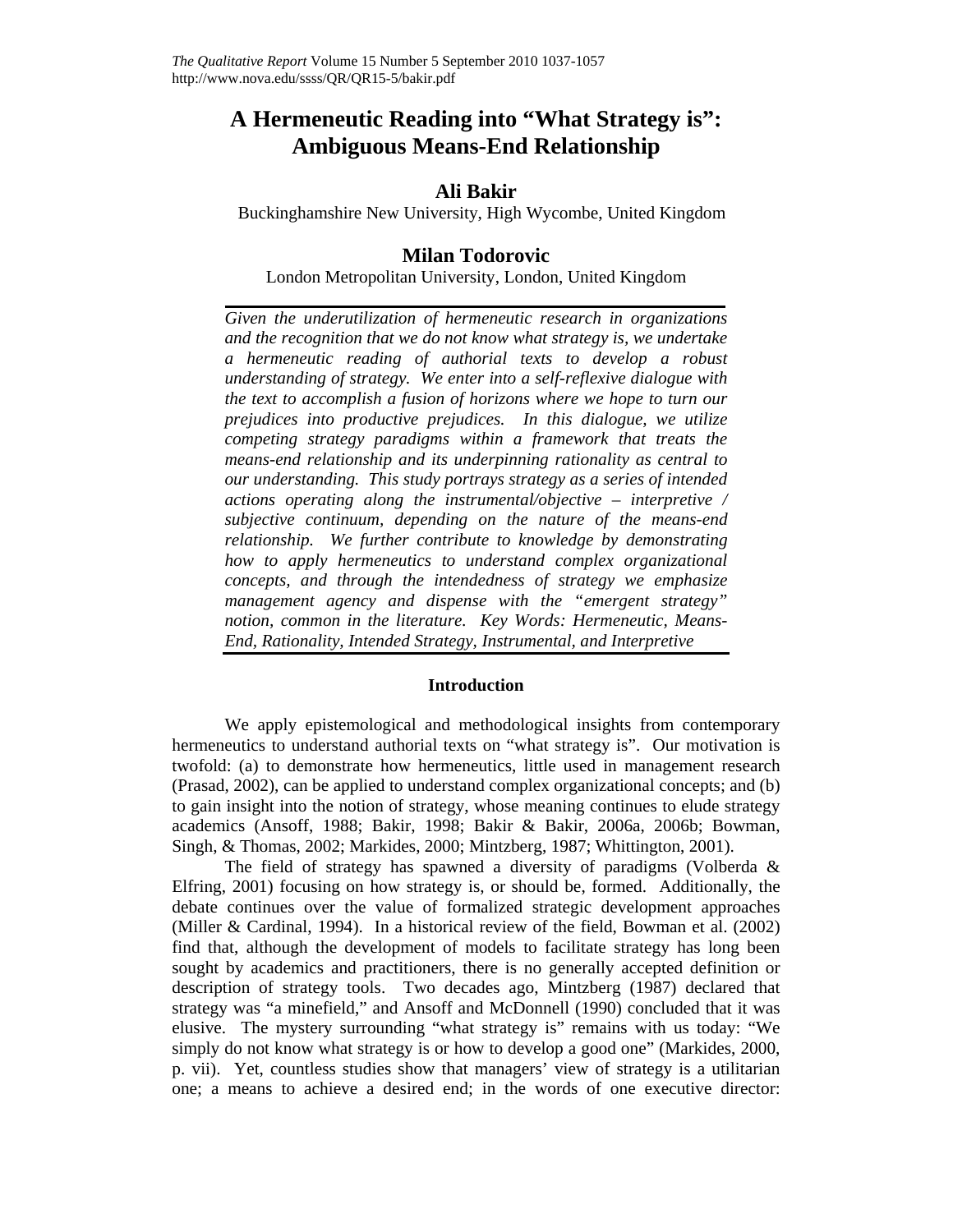"Strategy is, in my view, what one does to get to where one wants to be" (personal communication, April, 1996).

It also comes as no surprise to note that the views of many academics of strategy are not dissimilar to the practitioners': "A means by which individuals or organizations achieve their objectives" (Grant, 2008, p. 17). Nevertheless, prominent writers in the field have criticized the tools derived from strategy theory for their irrelevance to practice as managers have not found them useful (Partington, 2000; Starkey & Madan, 2001), particularly, under the knowledge economy (Venkatraman & Subramaniam, 2001). This is a matter of ongoing concern in academia, not least because strategic management is projected as an applied discipline whose purpose is to describe, predict and change organizational situations (Hambrick, 2004; Mahoney & McGahan, 2007). Thus, although, Bower (2008) and Grant (2008) see positive ways forward, academia is seriously concerned that the strategy field is a "troubled discipline" (Jarzabkowski & Whittington, 2008a).

It is this persistent ambiguity surrounding "what strategy is" which motivates our research. Needless to say, that, as strategy academics, we are concerned that in addressing the question: "what is strategy?", we often wade through a variety of competing conceptualizations that fail to offer satisfactory explanations. Our concern over the absence of a clear meaning of what strategy is among academics in the field of Management leads us to adopt an interpretive reading of the literature in an attempt to develop a better understanding of this elusive concept. Furthermore, as we are trying to solve an ontological problem of defining the notion of strategy, we believe that a qualitative methodology is best suited for this task. Starting from the premise that strategy is about designing the means to achieve a desired end, we argue that when the end is not achieved, our understanding of the means-end relationship is problematic. We explore the means-end relationship through a hermeneutic reading of authorial texts on what strategy is: how it is defined and formed, and what variables act as its determinants.

Recognizing the fragmented state of strategy (Hambrick, 2004) and responding to calls for linkages to be made across paradigms (Lewis & Kelemen, 2002); we undertake a multi-paradigm inquiry whereby we juxtapose and link conflicting authorial strategy texts – concepts and paradigm insights – into, what we hope, a more robust understanding. To help us with this endeavor, we call upon Weber's (1968) notion of rationality. We find that the academic literature on strategy is ontologically polarized (Tsoukas & Knudsen, 2002); part of it is underpinned by Weber's functional, instrumental rationality (e.g., Andrews, 1980; Chandler, 1962), and part of it by Weber's interpretive, substantive rationality (e.g., Axelrod & Cohen, 1999; March & Olsen, 1976; Weick, 2002). Strategy in the instrumental rational approach is seen as a means to achieve designated organizational ends; it provides the basis for actions to be calculable and controllable. In contrast, strategy in the substantive rational approach is interpretive, drawing on representational and communicative activities (Barry & Elmes, 1997; Ezzamel & Willmott, 2008; Heracleous & Barrett, 2001; Tsoukas, 1998; Worren, Moore, & Elliot, 2002). We present our hermeneutic methodology and philosophy in the next section.

#### **Hermeneutic Methodology and Philosophy**

We subscribe to Schwandt's (1994) and Prasad and Prasad's (2002) view of interpretive research as a broad philosophy of social construction whose goal is to gain understanding rather than to capture a pre-existing reality. To this end, we use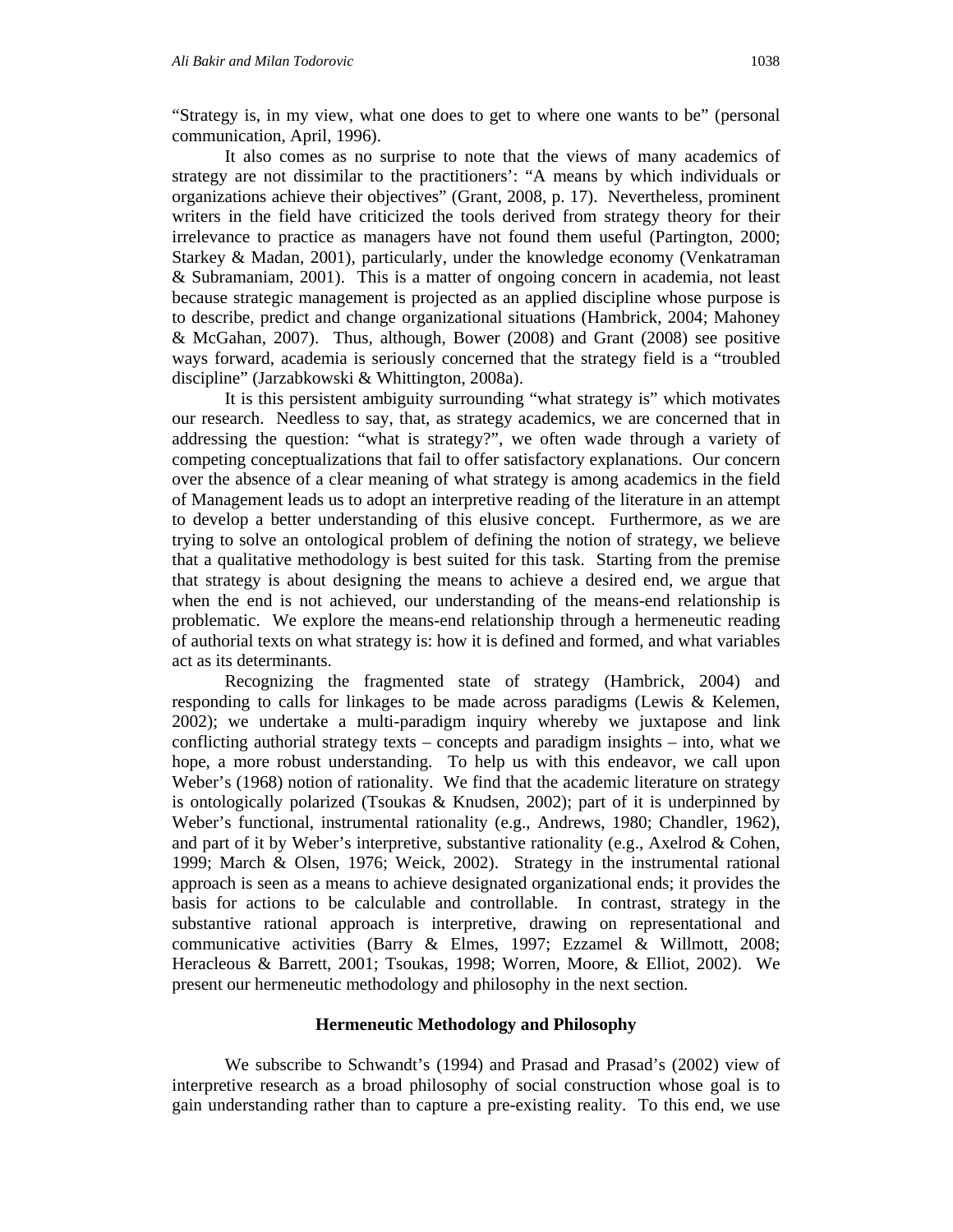contemporary hermeneutics, not as "a narrowly defined method but as a broad epistemology and philosophy of understanding" (Prasad, 2002, p. 23), to interpret authorial texts on "what strategy is". We draw insights from Gadamer's (1975, 1989) philosophical hermeneutics, and Ricoeur's (1981) concepts concerning the "exploration of the act of interpretation" and "critique".





The concept of "hermeneutic circle" is used by the classical hermeneutic writers, Schleiermacher (1985) and Dilthey (1976), to imply that "the part can only be understood from the whole and the whole from the inner harmony of its parts" (Palmer, 1969, p. 77). Prasad (2002) points to an important methodological consideration which follows from this concept that emphasizes the significance of the context for the purpose of interpreting a text. He sees the necessity not only to define the context, but to do so at different levels of comprehensiveness. He thus advises organizational researchers to begin the process of interpretation at a lower level context and gradually move up to higher level contexts; from "the parts" to the "whole" with increasing comprehensiveness (p. 24). In this paper, we depart from Prasad's linear, "part/whole" treatment of the text because we feel that it would not reveal the complexity of what strategy is. Instead, we apply the hermeneutic "part/whole" dialectic to the interplay of texts between the different levels of our hermeneutic circle. The whole, the totality, that we are trying to understand in this paper, is "what strategy is". The context of the first level, which is central to our understanding, is the "form of rationality" that underpins this understanding and the means-end relationship in strategy. It also governs the various strategy schools and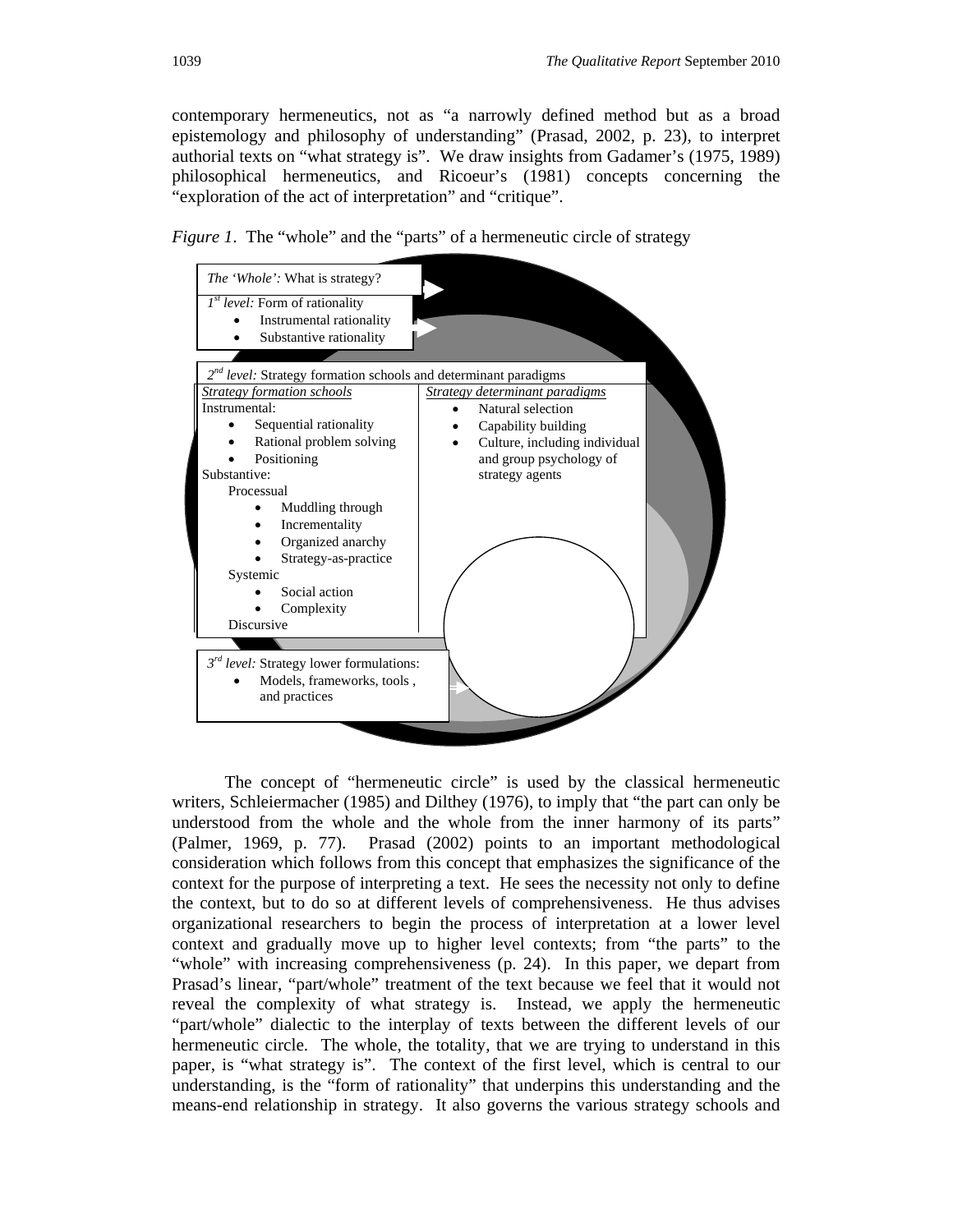1

paradigms - the second level context. Emanating from the totality, moving down the schools of thought and strategy paradigms, a set of lower order formulations derivatives of specific conceptualisation closest to the context of concrete enquiry make the context of the third level of the hermeneutic circle. These formulations consist of strategy models, frameworks, tools, and practices, such as: planning models, market positioning frameworks, problem solving tools, and social practices associated with strategizing (Figure 1 shows our hermeneutic circle of strategy).

In the interplay of textual contexts from different levels  $-$  the parts  $-$  of the hermeneutic circle we hope to arrive at a robust understanding of "what strategy is" – the whole. For this understanding to emerge, we follow Palmer's (1969, p. 87) assertion to go beyond logic and analysis and into the realm of intuition. By doing so, we acknowledge that our pre-understanding of strategy and the way we construct the contexts and levels of our hermeneutic circle, display our "value-laden dimension" (Prasad, 2002, p. 24).

Central to Gadamer's (1989) hermeneutic philosophy is the concept of "preunderstanding" of the interpreter, embedded in the tradition or historical-social background of the interpreter and the horizon within which the interpreter understands the text. Gadamer (1989, p. 269) points out that the act of interpretation occurs within a circular movement between the interpreter's prior understanding or prejudice of the whole and an examination of its parts. It is our prejudices which constitute our own "historical being" (Gadamer, 1975, p. 245) and define the limits and potentialities of our horizon of understanding (Gadamer, 1989, p. 302). Gadamer (1975, p. 263) draws a distinction between "productive prejudices" that enhance understanding and "unproductive prejudices" that hinder understanding and lead to misunderstanding; he asserts that in the process of understanding, unproductive prejudices must be eliminated to allow the fusion of the horizon of the interpreter and that of the text (p. 266). Similarly, Ricouer's (1981) concept of "distanciation" encourages interpreters to distance themselves from their own prejudices and preconceived understandings, and from their reading of the text. Conscious of our prejudices, seen in our own hermeneutic horizon as strategy academics where our knowledge of the whole is shaped by our reading of the strategy text; and of our unproductive prejudices displayed in: (a) our subscription to the view of strategy as a troubled discipline, and  $(b)$  our experience as practitioners<sup>1</sup> of the low value of the strategy text; we endeavor to suspend our unproductive prejudices allowing our productive ones to facilitate our understanding. We attempt to do this by refusing to privilege or reject any authorial strategy paradigm or concept - our productive prejudices. Instead we endeavor to expand our own horizon of prejudices by entering into a conversation with the text; we also show openness for tradition by calling upon and questioning conflicting authorial texts from divergent strategy schools, paradigms and concepts to arrive at authentic understanding. We, in a sense, display a measure of methodological selfreflexiveness and "critique of prejudice" (Ricoeur, 1990). Critical self-reflexivity is also displayed in remaining conscious of the potential that exposure to the literature might impact upon our views while drawing concepts and questions, and checking the

<sup>&</sup>lt;sup>1</sup> The first author occupied senior managerial roles with engineering consultancy firms and educational roles with senior managerial responsibilities in the public sector; he hardly used strategic management tools, and from his observations, nor did his management colleagues. Also as management consultant, he offered these tools to clients, who did not find them very useful.

The second author has been a creative industry practitioner since 1992, and has in this context observed the failure of existing strategy literature to account for the complex cultural phenomena that act both as the evidence and recognized cause of strategic decisions in this fluctuating field of practice.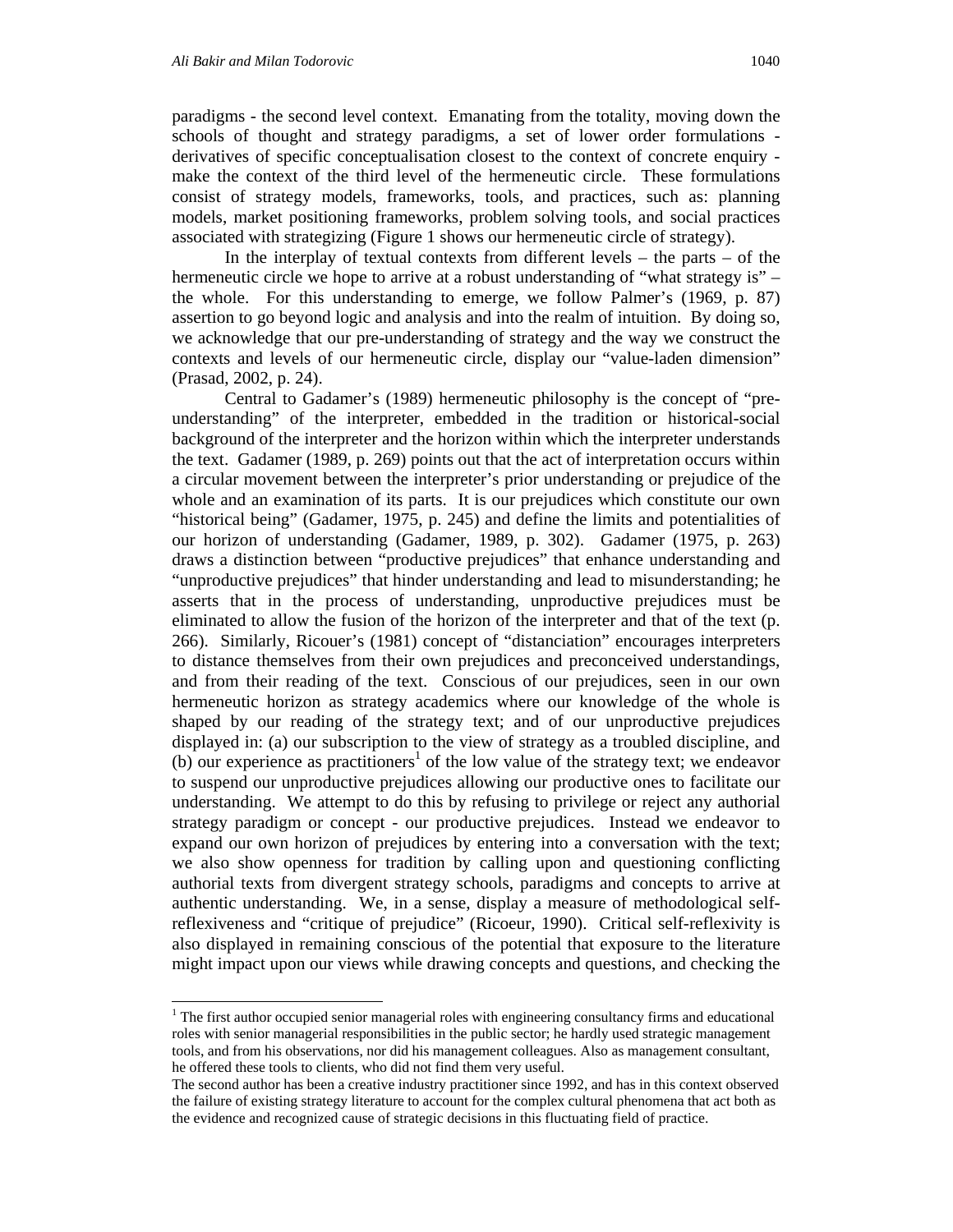appropriateness of our explanation of the meaning emerging from our conversation with authorial text.

Gadamer's (1989) philosophical hermeneutics and Ricouer's concept of "appropriation" reject "authorial intention" - the author's intentional view of interpretation - of the early classical hermeneutic writers. They urge the interpreter to derive meaning from the text, independently of "authorial intention" and the historical, social, and cultural factors of its creation. For Gadamer (1975, 1989) and Ricouer (1981, 1990), understanding means to understand the author's text with reference to our own horizon of experience - the meaning of a past text is defined in terms of the questions put to it from the present. Textual interpretation is, therefore, not only a reproductive exercise but also a productive one; a moving forward, exploring, challenging, shaping, and altering the horizons and prejudices of the interpreter (Langdridge, 2004). By adopting this mode of textual interpretation, we try to challenge and expand our prejudices and preconceptions, and move our own horizon to develop a new understanding (Geanellos, 2000) of "what strategy is".

Gadamer (1975, 1989) points to a further limitation of classical hermeneutics, its reliance on the notion of subject (interpreter) - object (text) dichotomy, which he finds philosophically unacceptable. He considers interpretation not as a "mere acquisition of the mind", not as "something produced by remaining outside the text", but as participation in the tradition of the text (Prasad, 2002, p. 19). Such participation, Gadamer (1975, p. 331) elaborates, implies that interpretation or understanding is a "dialogue" where the meaning of the text emerges through a conversation between the interpreter and the text; to Ricouer, this dialogue is a dialectic between distanciation and appropriation (Geanellos, 2000). As interpreters, we follow Gadamer and Ricouer by refusing to confine meaning to authorial intentions; instead we allow meaning to emerge from our conversation – "hermeneutic dialogue" - with authorial strategy text, attempting to bring about a "fusion of horizons" (Gadamer, 1989, p. 306). The systematic approach to text was key in our interpretive reading of strategy; starting from the most general order of significance, i.e., the "ontological" level, moving on to the specific schools of thought within the two key paradigms of rationality and ordering them in a dialectic fashion. The point of data saturation was reached upon recognising that the intricate nuances between different paradigms and schools of thought were seen in their dialectic complexity; then fusing the horizons of the somewhat opposed modes of rationality in third-level strategic concepts. Thus we formulated our hermeneutic circle through the order of significance: the totality level/ontology; the higher level/epistemology; the medium level/teleology; the lower level/concrete emanations, multiplicity of contrasting and somewhat contradicting applications, models, and tools. In the following section we present our hermeneutic reading of the text on "what strategy is".

#### **The "Whole": Three Problematic Dimensions of Strategy**

Our act of interpretation takes place within the "whole", what strategy is, which we will explore by examining three interrelated dimensions: strategy definition, strategy formation, and strategy determining conditions (see Bakir, 1998; Bakir & Bakir, 2006a, 2006b), which our pre-understanding marks as problematic. The way we choose to read the text on "what strategy is" thus frames our hermeneutic horizon and points to our prejudices as interpreters; the latter we shall endeavor to turn into productive prejudices through a fusion of horizons with authorial text.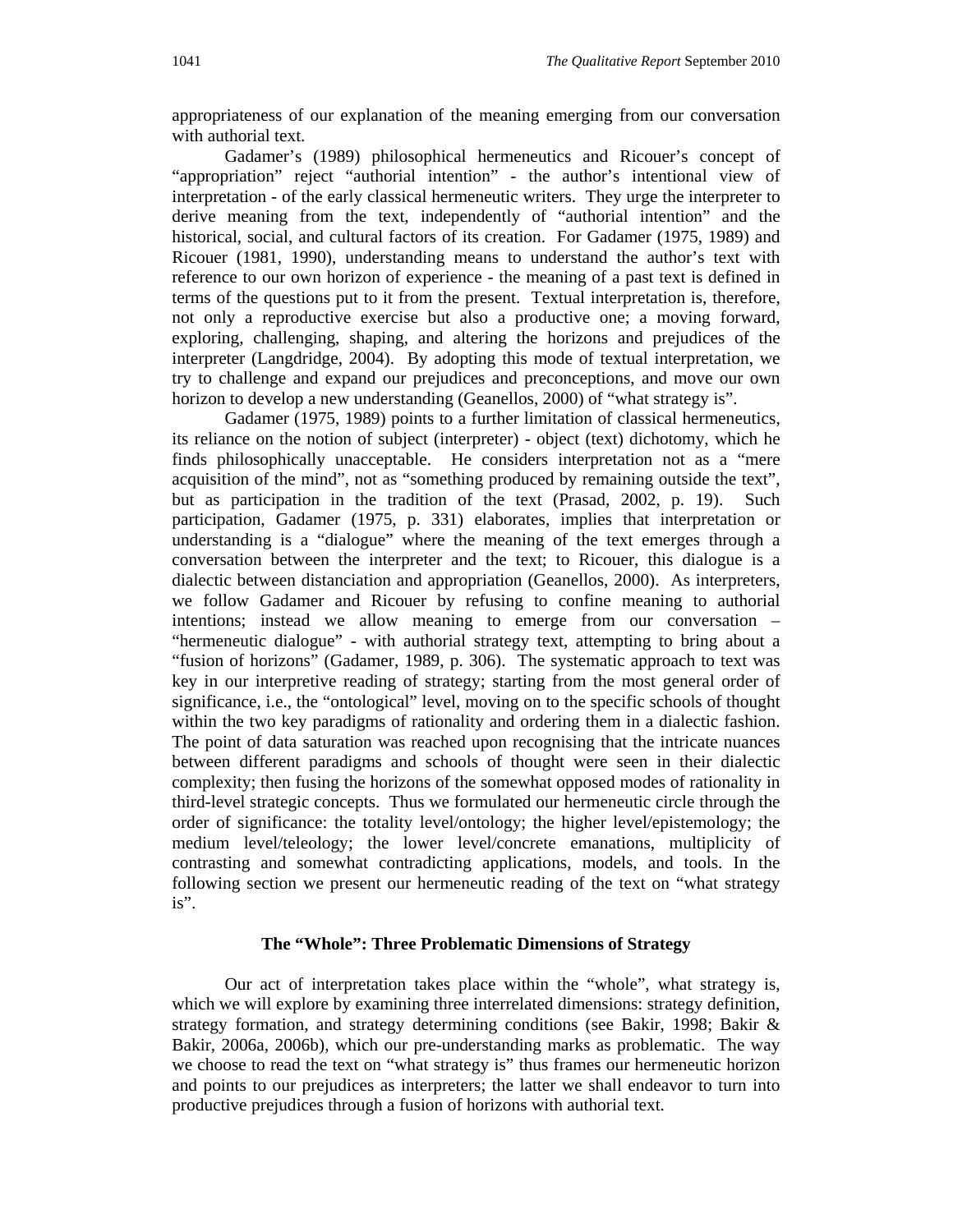#### **Strategy: A Question of Definition**

Rooted in the rational instrumental approach, strategy is predicated on the assumption that managers take the course of action which will optimally achieve their goals. Instrumental rationality requires that objectives are well defined so that a direct and clear relationship can be established with the means designed to achieve them. It is this relationship that allows strategy to be objectively calculated and successfully deployed, and the goals attained. A prominent early writer of this school, Chandler (1962), defines strategy as a process of determining an organization's goals and objectives by adopting defined courses of action, and allocating the necessary resources for carrying them out; clearly emphasizing strategy's instrumentality and intentendedness. Similarly, MacCrimmon (1993, p. 114) advances his first definition of strategy as "a coordinated series of actions" which is goal directed and involve resource deployment. He emphasizes the pivotal role of coordination; highlighting the intendedness and instrumentality of strategy.

Ansoff and McDonnell (1990) take a similar position; they define strategy as a set of decision-making rules, goals and objectives, to guide organizational behavior. Wile emphasizing the intendedness of strategy, in elaborating their definition they seem to cast doubt on its instrumental role. They assert that although strategy and objectives are distinct, they are, nevertheless, similar; that objectives interchange with strategy at different points in time and at different organizational levels, pointing to an ambiguous rather than direct and clear relationship between strategy and objectives. For, as a decision making rule, strategy's instrumentality is evident; however, as an objective – the desired end, strategy is stripped of its instrumental role and hence of usefulness as a tool. It is this ambiguous relationship between strategy and objectives that compels Ansoff and McDonnell to declare that strategy is elusive (p. 44).

MacCrimmon (1993, pp. 114-115) recognizes that, because of its spatial and temporal shortcomings, his first definition does not capture strategy's full complexity. To solve the spatial dimension, he advances his second definition of strategy as "a comprehensive, coordinated series of actions"; and to address the temporal dimension, he presents his third definition as "a conditional, comprehensive, coordinated series of actions". He attaches two properties to his third definition: The first is that strategy is conditional upon events in the environment including other agents' actions; the second is that strategy takes account of the effect of one's actions on other agents and the various arising interactions. MacCrimmon explains that these mutual interactions may occur over a broad area and long time horizon. As he moves to a more complex, interactive strategy, MacCrimmon retains through the notion of coordination the intendedness of strategy; however, by widening its spatial and temporal scope, the instrumentality of strategy is progressively undermined with the increasing ambiguity of its relationship to its objectives.

Acknowledging the difficulty with understanding strategy, Mintzberg (1987) advances five interrelated strategy definitions: "plan", "ploy", "pattern", "position" and "perspective" (also in Mintzberg, Lampel, Quinn, & Ghoshoal, 2003, pp. 3-9), where strategy gradually moves from an instrumental rational tool to a substantive rational one. He suggests that his interrelated definitions "explicitly" acknowledge strategy's multiple meanings and "help people maneuver through this difficult field" (Mintzberg et al., p. 3). As a plan or ploy, the link of strategy to its objectives is direct and clear, emphasizing its intendedness and instrumentality in the pursuance of those objectives. As a position, strategy is again a means of placing an organization in an environment (Porter, 1985, 1991). Mintzberg (1987), however, argues that a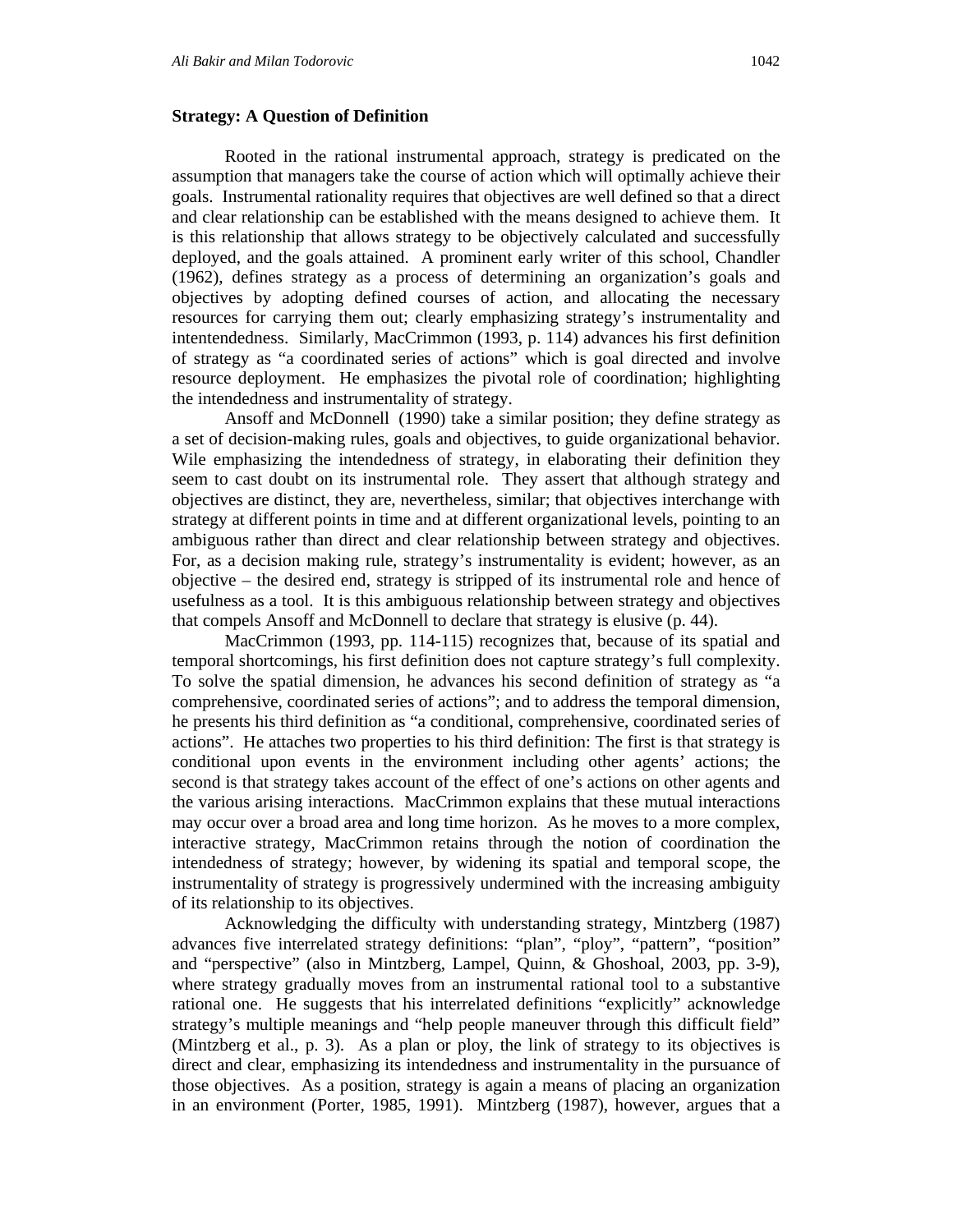position may be identified and targeted through a plan or it may emerge through a pattern of behavior. Thus, while strategy as an intended position points to its strong instrumental role, strategy as an emerging position denies this role, pointing to an ambiguous rather than clear and direct relationship to its objectives. He further underscores this ambiguous relationship by his "perspective" notion of strategy, orienting metaphors (Chaffee, 1985), which exists inside the organization's collective mind. In this view, where every strategy is "a figment of someone's imagination" (Mintzberg et al., 2003, p. 8), Mintzberg acknowledges the intendedness of strategy but dispenses with any direct or clear link with its objective; firmly dismissing its instrumental role. We also note that Mintzberg's reference to the emergence of unintended outcomes - emergent position - as "emergent strategy", defies the intended utility of strategy. This distinction is important for our understanding of strategy, and marks one of our prejudices as interpreters.

Hax and Majluf (1988, p. 102) find no irreconcilable contradictions between the various definitions of strategy. On the contrary, they suggest that new insights are revealed by integrating all the definitions into a single "more comprehensive" and all encompassing one. Strategy, they state, "is a coherent, unifying and integrative pattern of decisions" which "determines … the organizational purpose", "selects the businesses the organization is in", "attempts to achieve a … sustainable advantage", "engages all the hierarchical levels of the firm", and "defines the nature of the … contributions … to its stakeholders". In this view, strategy's intendedness is apparent in its portrayal as patterns of decisions to achieve organizational objectives. However, its instrumental role is undermined by the multiplicity of objectives which are insufficiently defined, and often competing or conflicting as they derive from complex interactive environments. In these environments, where substantive rational considerations (e.g., values, beliefs, emotions, interests, traditions) prevail, it will not be possible to find a direct and clearly defined means-end relationship which will allow the deployment of a "coherent, unifying and integrative" strategy.

In the latest edition of their text book, Johnson, Scholes, and Whittington (2008, p. 3) define strategy as: "the direction and scope of an organization over the long term, which achieves advantage in a changing environment through its configuration of resources and competences with the aim of fulfilling stakeholder expectations". We again find in this definition acknowledgement of the intendedness and instrumentality of strategy to achieve its goals. However, there is also recognition that the instrumentality of strategy is progressively undermined as the relationship between strategy and objectives becomes more ambiguous with widening spatial and temporal dimensions, and a "changing environment". It is this ambiguity which prompts some writers from the substantive rational school to dismiss altogether strategy's rational instrumental role (Cohen, March, & Olsen, 1972; Stacey, 1996).

It is also unfortunate to note that despite the promising title: "What is strategy, and does it matter?" of his illuminating book, Whittington (2001) does not provide an answer to the first part of the question he poses, and which we argue is central to our understanding. Instead, he answers "two fundamental questions: What is strategy *for*; and how is strategy *done*" (p. 2; *italics* are original). We concur with Whittington that the answer to the latter constitutes an essential part of our understanding, however, the lack of an answer to "what strategy is" renders an understanding of how it is done difficult to obtain. Although prominent authors, including Whittington and others from the strategy-as-practice school, recognize the ambiguity surrounding the definition of strategy, they, nevertheless, take its meaning for granted and focus entirely on studying how it is formed.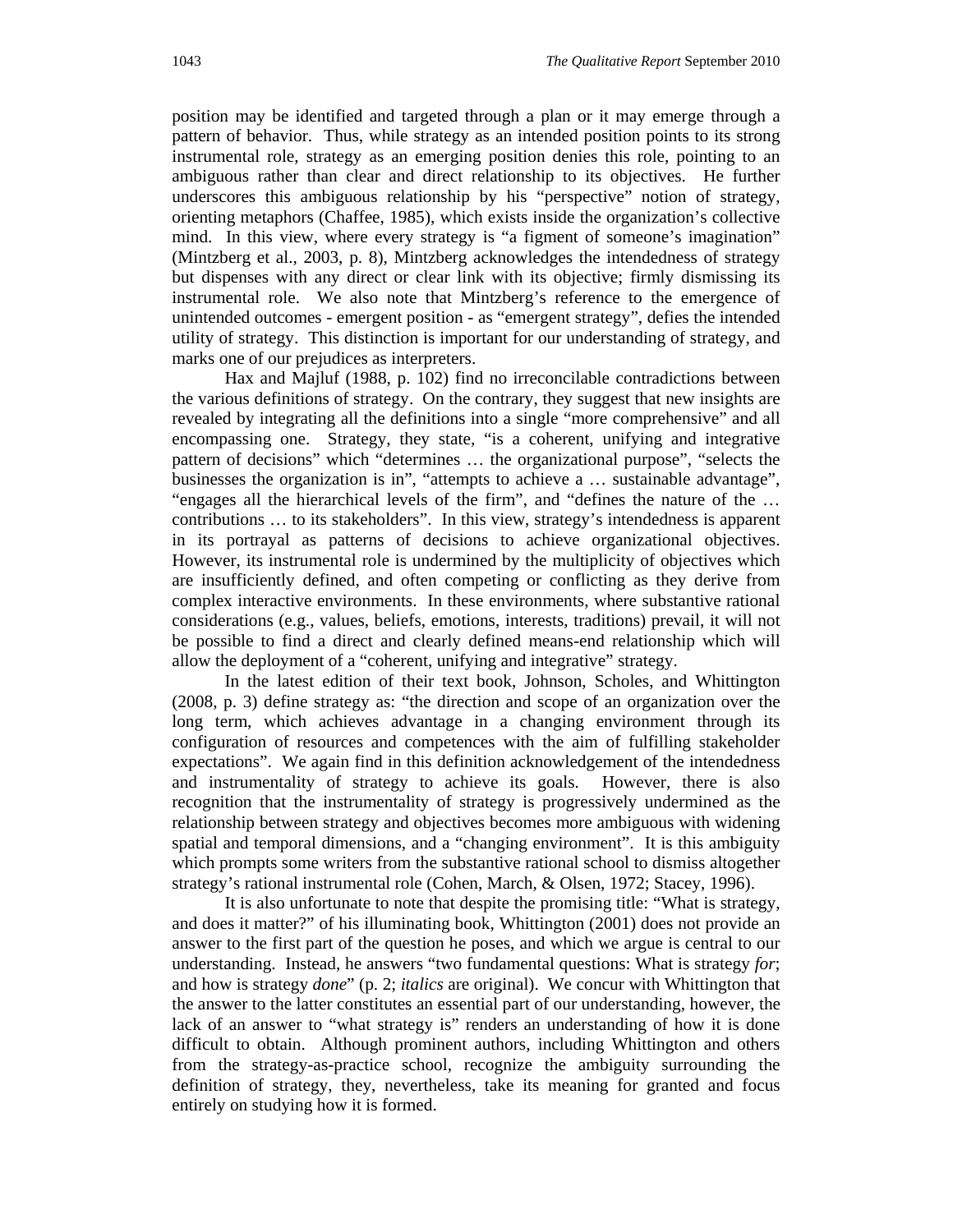From the complex system perspective, Stacey (1996) views strategy as a game managers play, inside and outside the organization, interacting with each other in "a circular process" of moves which provokes responses that feed back into counter responses, and so on, "from day to day" (pp. 2-3); he focuses on the system's selforganizing feedback processes and the dynamics they generate. Later, Stacey (2007) incorporates insights from psychoanalysis in his view of strategy as: "complex responsive processes", focusing on "how intention emerges in local interaction taking the form of ordinary conversation between people" (p. 450). The later Stacey remains focused on interactions where outcomes emerge from a complex interplay of intended actions and responses, and where instrumental rational calculation gives way to substantive rational interpretation. It is this ambiguity between strategy and its goals, caused by the interplay of subjective interpretive actions, which is at the root of the difficulty with formulating an instrumental rational strategy; it is also the source of goal shifting and emergence of unintended outcomes.

In our act of interpretation above, we displayed our prejudices and the limits of our hermeneutic horizon by approaching the text on strategy definition from a preunderstanding that it is problematic. We attempted to turn our prejudices into productive prejudices by entering into a hermeneutic dialogue with authorial texts where we questioned the central "instrumental rational" horizon of these texts. We found that although authorial texts from the instrumental rational persuasion emphasize the intendedness and instrumentality of strategy in achieving organizational objectives – authorial intention - they, nevertheless, are unable to convince us that the necessary condition for this instrumentality to work (i.e., a direct means-end relationship) is always obtainable. We have also found that although emphasizing the emergent nature of strategy, authorial texts from the substantive rational school are unable to dismiss the intendedness and utility of strategy as a means, albeit interpretive one, to achieve subjectively defined and continuously shifting objectives. Our hermeneutic dialogue with the text further reveals that the role of strategy as an instrumental rational tool diminishes in favor of its role as an interpretive one as the means-end ambiguity increases. We have endeavored to expand our horizon of prejudice by incorporating the horizon of authorial texts through interplay of contexts and levels – form of rationality (1st level) and lower authorial strategy concepts (3rd level) - of our hermeneutic circle. We consciously refused to accept authorial intention; instead we attempted to accomplish a fusion of horizons through our dialogue with the text. What emerged as a source of problem with strategy definition is two-fold: The ambiguity of the means-end relationship which causes goals to shift, and that more than instrumental rational calculation is required to understand strategy. This understanding we will use to develop our concept of strategy. Next, we turn to the associated problem of strategy formation.

#### **Strategy: A Question of Formation**

In this sub-section, we look at strategy formation from: (a) the instrumental rational approach, encompassing the schools of "sequential rationality", "rational problem solving", and "positioning"; and (b) the competing substantive rational approach, consisting of: (i) the processual schools of "muddling through", "incrementality", "organized anarchy", and strategy-as-practice; (ii) the systemic schools of "social action" and "complexity", and (iii) the discursive school.

The "sequential rationality" school, though still prevalent in current Strategic Management textbooks, is now much disfavored in academic research. In this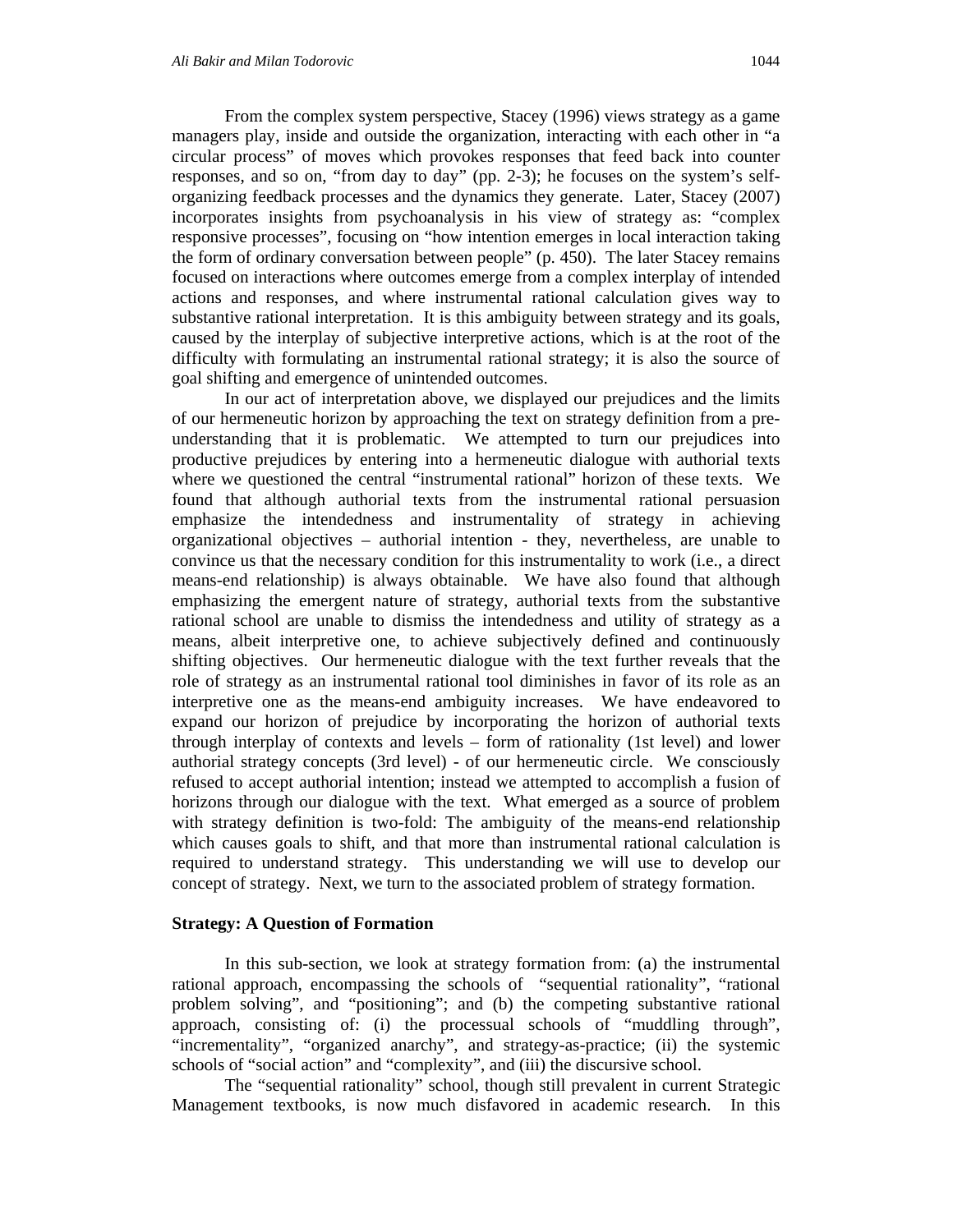approach, strategy is viewed as "a process of deliberate calculation and analysis, designed to maximize long-term advantage" (Whittington, 2001, p. 3). A prerequisite for this analysis is the assumption that there exists a direct and clear means-end relationship. The largest body of this literature represents frameworks and models of the process. Proponents of "sequential rationality" (e.g., Andrews, 1980; Chandler, 1962) view the strategy process as consisting of two sequential sub-processes: formulation followed by implementation, concerned with identifying the desired objectives and designing a suitable means which then becomes instrumental in achieving them. Although, the use of rational instrumental strategy tools has been associated with traditional strategic planning (Mintzberg, 1994), a number of recent studies (e.g., Grant, 2008) show that these tools are still widely used within strategy development, where coordinated implementation actions are visible across the entire organization. These planning activities, Whittington (2003) points out, are often overlooked as the mundane, means-end practices of strategy, which neglect the way these practices socially structure strategic outcomes.

Nevertheless, it is widely accepted that linearity and planning cannot cope with complex environments (Campbell & Alexander, 1997), where a direct meansend relationship is unobtainable. Because of this ambiguous means-end relationship, researchers from the instrumental "rational problem solving" school argue that integrated views of formulation and implementation in the form of structured decision processes (e.g., "devil's advocacy" and "dialectical inquiry") and other aids are more beneficial in helping to organize and analyze strategic alternatives (Armstrong, 1995; Kaplan & Norton, 1993; Malhotra, 2000; Nemeth, Brown, & Rogers, 2001). In rapidly changing environments, Malhotra (p. 9) posits, there is an imperative need for the consideration of Kantian and Hegelian inquiring systems, such as dialectical inquiry based on dialogue – "a free flow of meaning between people..." - that can provide multiple, diverse, and contradictory interpretations. The dialectical inquiry requires the researcher to identify and explore competing models emerging from respondents' anecdotes, narratives, and a variety of assertions (Berniker & McNabb, 2006). What underlies dialectical inquiry is the use of substantive rational, subjective insights to aid the design of intended instrumental strategies. The same way of thinking is also employed by the devil's advocacy approach (Skemp, 1976).

The shortcomings of linearity and planning have also allowed the "positioning" school to take hold, underpinned by microeconomic deductive, analytic, and predictive methods (Hirsch, Michaels, & Friedman, 1987). From this perspective, an industry is attractive if an organization operating within it can find a stable and defensible position, through erecting barriers to entry and collusion with other organizations; thus minimizing competition and gaining sustainable advantage (Porter, 1985). Market positioning tools that have proliferated are widely used in strategy textbooks and courses; primary amongst these are Porter's five forces and the generic strategy frameworks. The five forces model looks at market agents' interactions and interrelationships, leading to an assessment of the attractiveness of the industry. Implicitly recognizing the ambiguous means-end relationship in strategy, Porter's five forces framework employs a combination of instrumental rational tools (e.g., market size, market growth rate, market share, profitability margins) and rational substantive, interpretive tools (e.g., relationships with suppliers and purchasers, retaliation moves, erecting entry barriers). The same argument applies to other market positioning models, such as: portfolio matrix analysis, strategic grouping, and market segmentation (O'Brien & Dyson, 2007).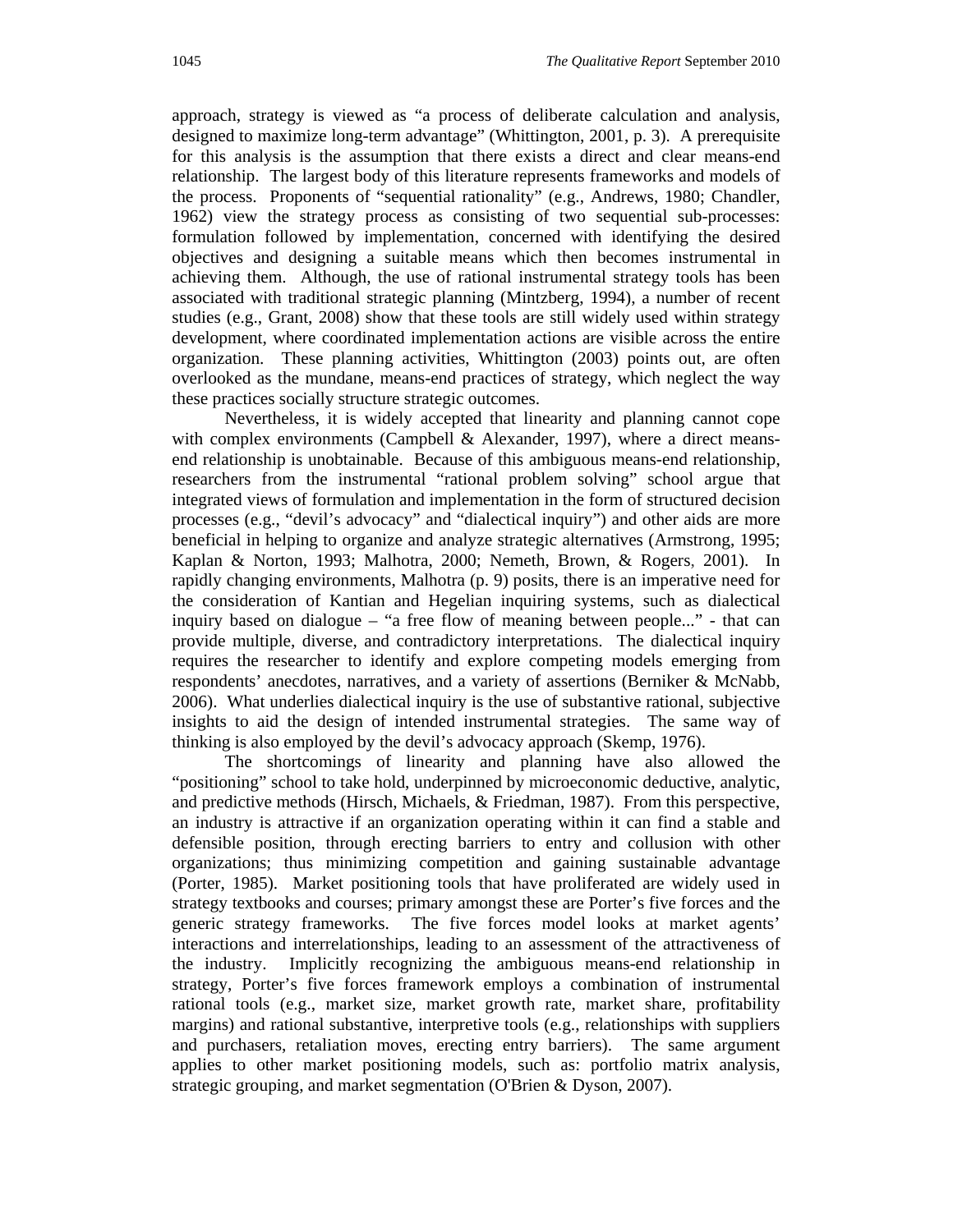Writers from the substantive rational approach find that choice and decision making processes are characterized by intuition as well as intellect (Kay, 1995; Mintzberg, 1989), influenced by cognitive and cultural considerations (Johnson, et al., 2008; Weik, 2002), and are more likely to be framed by psychological, social and political activities (Mintzberg, 1994; Pettigrew, 1992; Stacey, 1996, 2007) than by instrumental rational analysis. In the processual schools, strategy emerges "from a pragmatic process of bodging, learning, and compromise" (Mintzberg, 1994), and adaptation (Whittington, 2001). Early writers from these schools (e.g., Lindblom, 1959; Simon, 1960) find that where organizations are characterized by uncertainty and information overload, managers tend to seek solutions that are characteristically fragmented, incremental (Quinn, 1981), intuitive, and compromising, rather than instrumental ones. The "muddling through" process of decision making is seen as an example of politically motivated behavior which arises from the absence of clear organizational goals (Cyert & March, 1963). Mintzberg and Waters (1985) posit that realized strategies develop on a continuum from full intentions by management to pure emergence. We read from the above text that what gives rise to the "emergent" notion of strategy is this process of bodging and compromise that characterizes uncertain environments, where the outcome of one intended decision dictates the next decision and a pattern of outcomes thus emerges, causing shifts from the original goals.

Similarly, Cohen et al. (1972) argue that independent individual assumptions about organizational intention may result in a behavior which resembles "the garbage can" model of choice, where strategy emerges from "organized anarchy". They find that ambiguity characterizes each aspect of a decision process, cause and effect relationships are difficult to identify, and participation is fluid.

Concerned with the every day micro-activities of strategizing, a new stream of literature, "strategy-as-practice" (Johnson et al., 2008; Whittington, 2001), has emerged within the processual school, focusing on how individuals think, speak, politicize and routinely interact within groups and shape strategic outcomes. These micro-phenomena, writers from the systemic "social action" school emphasize, need to be understood within their social context, where strategists draw upon socially defined modes of acting that make their actions meaningful to others (Balogun, Jarzabkowski, & Seidl, 2007; Chia & Mackay, 2007). Although, Foucauldian writers tend to conceptualize the construction of the micro-activities of strategy through narrative, language, and discourse (Barry & Elmes, 1997; Ezzamel & Willmott, 2008; Heracleous & Barrett, 2001; Knights & Morgan, 1991), increasingly, however, these activities are being viewed as a form of bricolage (de Certeau, 1984; Schön, 1983). As a bricoloeur, the strategy practitioner is seen to innovatively do the work of strategy by using the tools at hand - which might have been designed with an instrumental rational purpose - in a subjective, social interpretive way (Munro, 1995; Tsoukas, 1998; Worren et al., 2002).

Pushing the concept of the subjectivity of strategic activity to its limits, proponents of the "complex ecosystem" school (e.g., Axelrod & Cohen, 1999; Kelly & Allison, 1999; Stacey, 1996) view organizations as complex adaptive feedback systems where unpredictable patterns and new orientations emerge from a process of self-organization. Stacey (1996) views this process as one of political interactions and learning which allows new strategic directions to emerge. He argues that the focus of strategy should be on: controlling, promoting change, constructive contention and dialogue, and dealing with ambiguity (p. 485); all of which are consciously intended activities whose purpose is to move the self-organized processes in the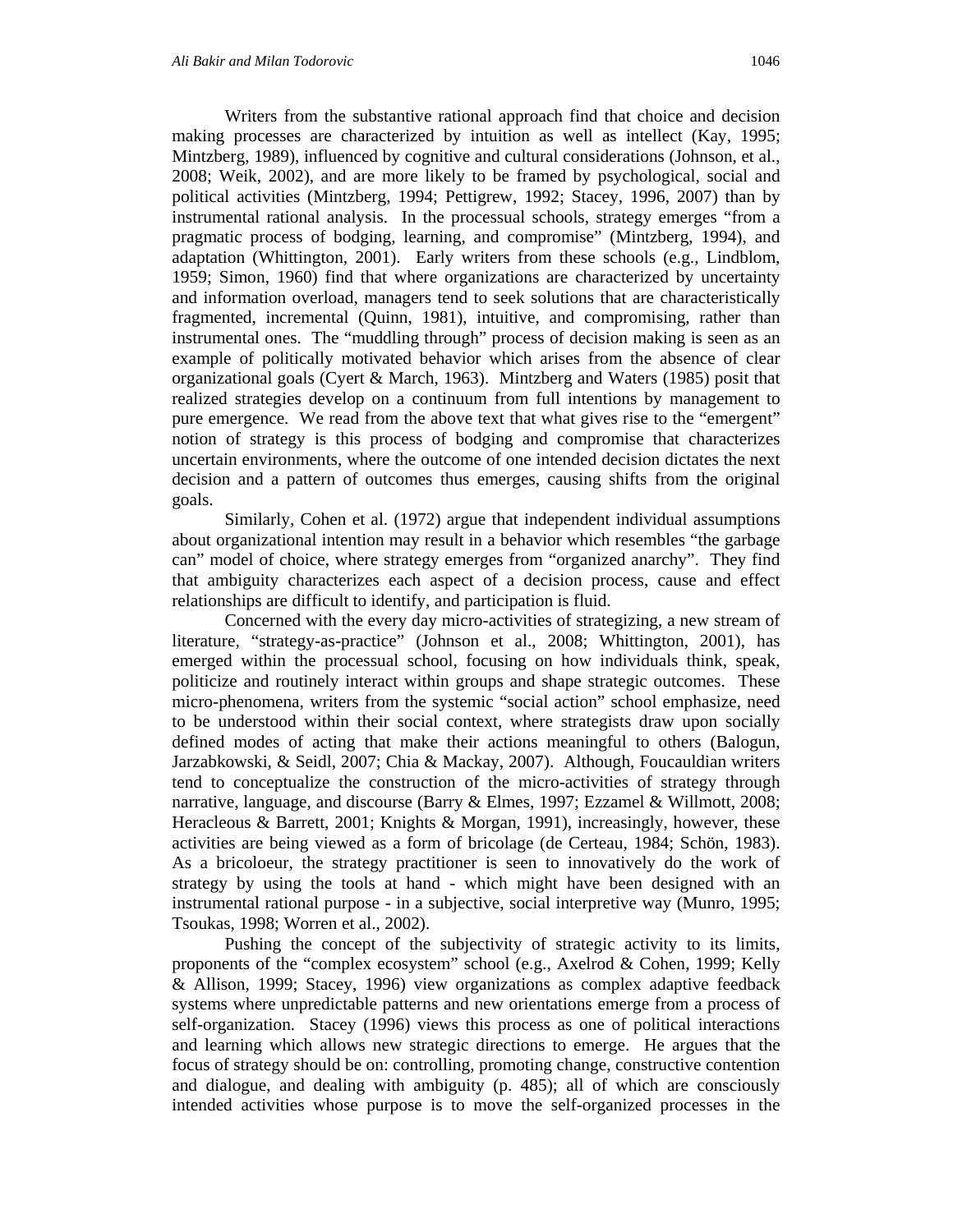direction of the intended strategy. More recently, Stacey (2007) has moved away from the self-organizing feedback system proposition with his current perspective of strategy as "complex responsive processes", which through the concept of "responsiveness" recognizes the intendedness of strategy.

Thus the views of writers, from the various substantive rational schools, of strategy as complex, contextually situated, interpretive social activities acknowledge ambiguous rather than linear means–end relationship. There is also recognition on the part of these writers that although strategy formation may not follow instrumental rational models, it, nevertheless, is a process of consciously intended, interpretive activities, which gives rise to persistent shifting of goals from the originally designated ones - what Johnson et al. (2008) call, "strategic shift" - leading to emergent outcomes. This recognition is significant, as we contend that the use of the term "emergent strategy" is misleading. Our reading of the text on "what strategy is" points to a process of intended actions brought about by "complex, socially embedded, and reflective being[s]" (Jarzabkowski & Whittington, 2008b, p. 283), where substantive rational interpretive activities driven by ideologies, values, traditions, emotions, and interests operate within a social context alongside instrumental rational calculation, and cause continuous shifts away from the original goals. It is thus evident that our novel contribution to the understanding of strategy is one that portrays it as a context driven social practice that is nevertheless based on the premise of goal-directed reasoning.

In this sub-section, through our dialogue with authorial texts from various levels and contexts - the whole, first level (form of rationality), second level (strategy schools), and third level (lower strategy concepts) - we have shown that the text on strategy formation is fragmented and, therefore, problematic, shaped by a number of competing and conflicting paradigms (Hambrick, 2004). As interpreters, our conversation with the text shows that where the means-end relationship is direct, strategy formation is best understood by the instrumental rational strategy schools, and where the relationship is ambiguous, it is best understood by the substantive rational schools. As with the previous sub-section we have attempted to widen our prejudices and hermeneutic horizon by incorporating authorial text from conflicting strategy formation schools. We have arrived through a fusion of horizons at a hermeneutic understanding that strategy formation is dictated by the nature of the means-end relationship and the type of rationality that governs this relationship. This understanding will feed into our definition of strategy later in the paper. However, understanding what strategy is and how it is formed is closely linked with the determining conditions which affect its deployment; this we elaborate next.

#### **Strategy: A Question of Determining Conditions**

Jarzabkowski and Wilson (2006) recognize that strategy development is complicated by a host of intervening and external uncontrollable variables, which blur the link between strategy and its objectives. They categorize these variables into two contextual conditions: (a) "environmental velocity" - a characteristic of market; and (b) "knowledge intensity"- a characteristic of firm behavior. We note that these variables are brought together in the process of strategizing by organizational and market agents; through instrumental calculation and through interpretation within a social context (see Tsoukas, 1998).

Writers from the substantive rational schools stress that psychological, social and cultural factors within organizations have significant influences in the process of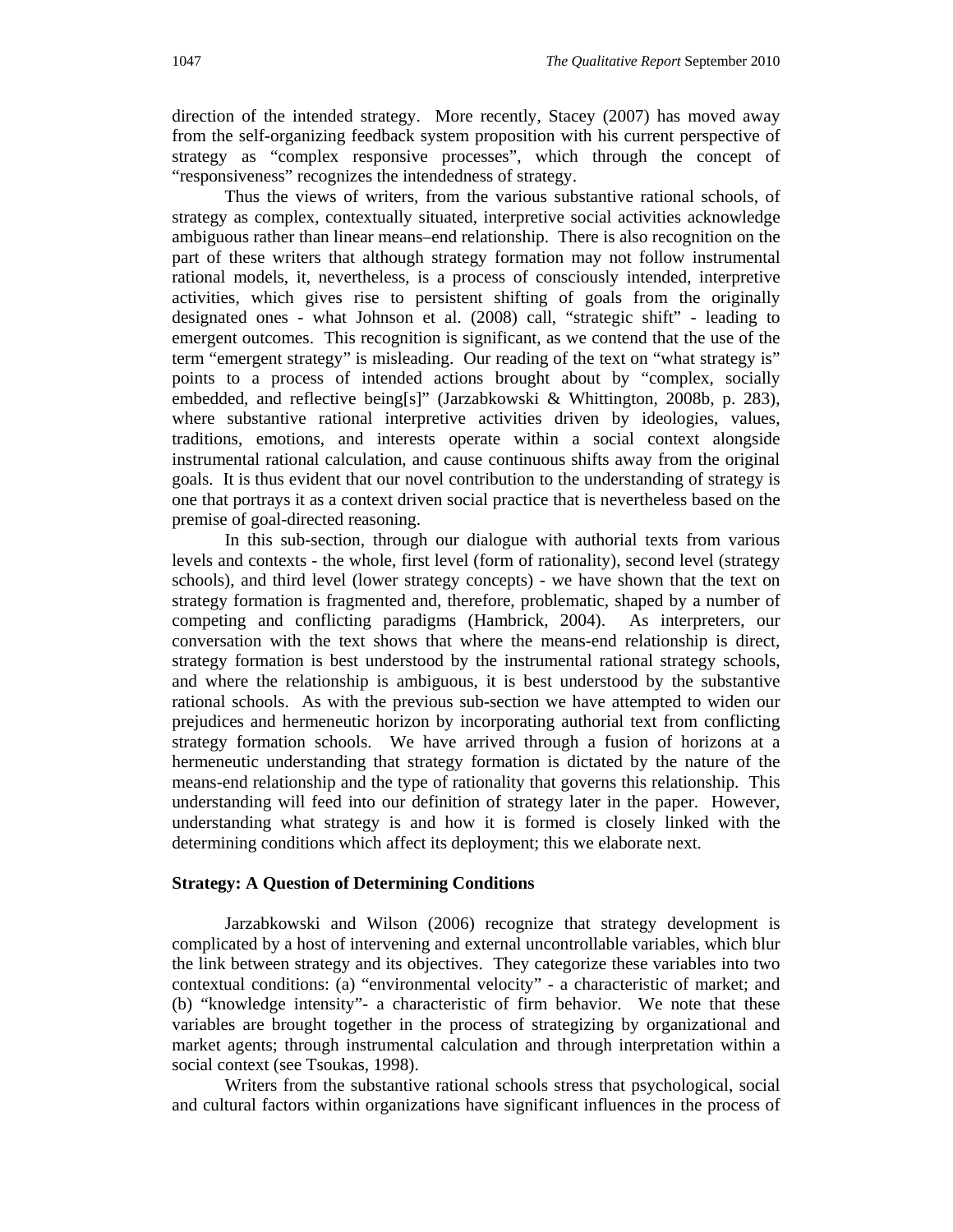strategy. Some writers consider managers' character - personality, disposition and temperament (Ghemawat, 1991; Porter, 1991), creative foresight (McMaster, 1996), intuitive capacities (Weick, 2002), and shared values and beliefs - ideology (Mintzberg et al., 2003), as key determining conditions in strategy.

Writers, who emphasize the importance of the role of managers, ascribe a dominant role for organizational capability-building in strategy development. These writers come from the traditional resource based (e.g., Barney, 2001; Wernerfelt, 1984) and the core competences paradigms (Prahalad & Hamel, 1990), and more recently from the dynamic capabilities theory (Teece, Pisano, & Shuen, 1997); all drawing from similar conceptual fundamentals (Lengnick-Hall & Wolff, 1999). These authors argue that the resource structure and configuration of an organization form the foundation of its strategy (Barney; Grant, 1991). However, capabilitybuilding theory, Jarzabkowski and Wilson (2006) point out, is conceptually ambiguously expressed in terms of what constitutes a resource or competence (Priem & Butler, 2001). Hence, such knowledge, they argue, lends itself less to concrete strategy tools and more to a framework of general concepts. Nevertheless, the competitive conditions within the knowledge economy prompted some authors to suggest that knowledge capacity of an organization has become the key source of competitive advantage (Grant, 1996; Nahapiet & Ghoshal, 1998).

In contrast to the capability-building paradigm, advocates of the "evolutionary" paradigm consider the external environment as a-priori determining condition in strategy. They argue that the environment has a dominant influence on most organizations and that strategy development occurs as a response to changes in the environment. Whittington (2001, p. 4) observes that for these advocates (e.g., Williamson, 1991) the future is "far too volatile and unpredictable to plan for, the best strategy is to concentrate on maximizing chances of survival"; thus evolutionists see strategy emerging through natural selection, where market forces rather than managers make the important choices.

Stressing the dominant influence of the external environment, Johnson et al. (2008) find that within the processes of strategy development, variations occur in the type of organizational processes, structures and systems which may be relevant to the environmental pressures the organization faces. Porter (1985, 1991) argues that the environment influences both the initial conditions of a firm and the choices available to its management. Accordingly, he advanced a number of widely used strategy tools – e.g., generic strategies, five forces industry structure - to help a firm develop competitive advantage and successful strategy.

However, in high velocity environments characterized by ambiguous industry structure, changing market players, rapid innovations, short product lifecycles, new technologies, and unpredictable change (Eisenhardt & Martin, 2000); existing strategy tools were found inadequate (D'Aveni, 1994; Eisenhardt & Sull, 2001), and a new conceptualization, that of hypercompetitive or high velocity strategy is born.

As in capability-building, Jarzabkowski and Wilson (2006) find that the tools arising from high velocity environment research are imprecisely expressed; for example, D'Aveni's (1994, p. 48) 7S framework which he emphasizes are not "generic strategies or a recipe for success"; rather they are "key approaches … to carry the firm in many different directions". Similarly, Eisenhardt and Sull (2001) call for strategizing by simple rules in order to retain sufficient flexibility to make rapid decisions. Jarzabkowski and Wilson find these tools primarily oriented towards enhancing speed in decision-making, facilitating experimentation, and designing flexible organizations to aid in rapid reconfiguration of resources (e.g., Bowman &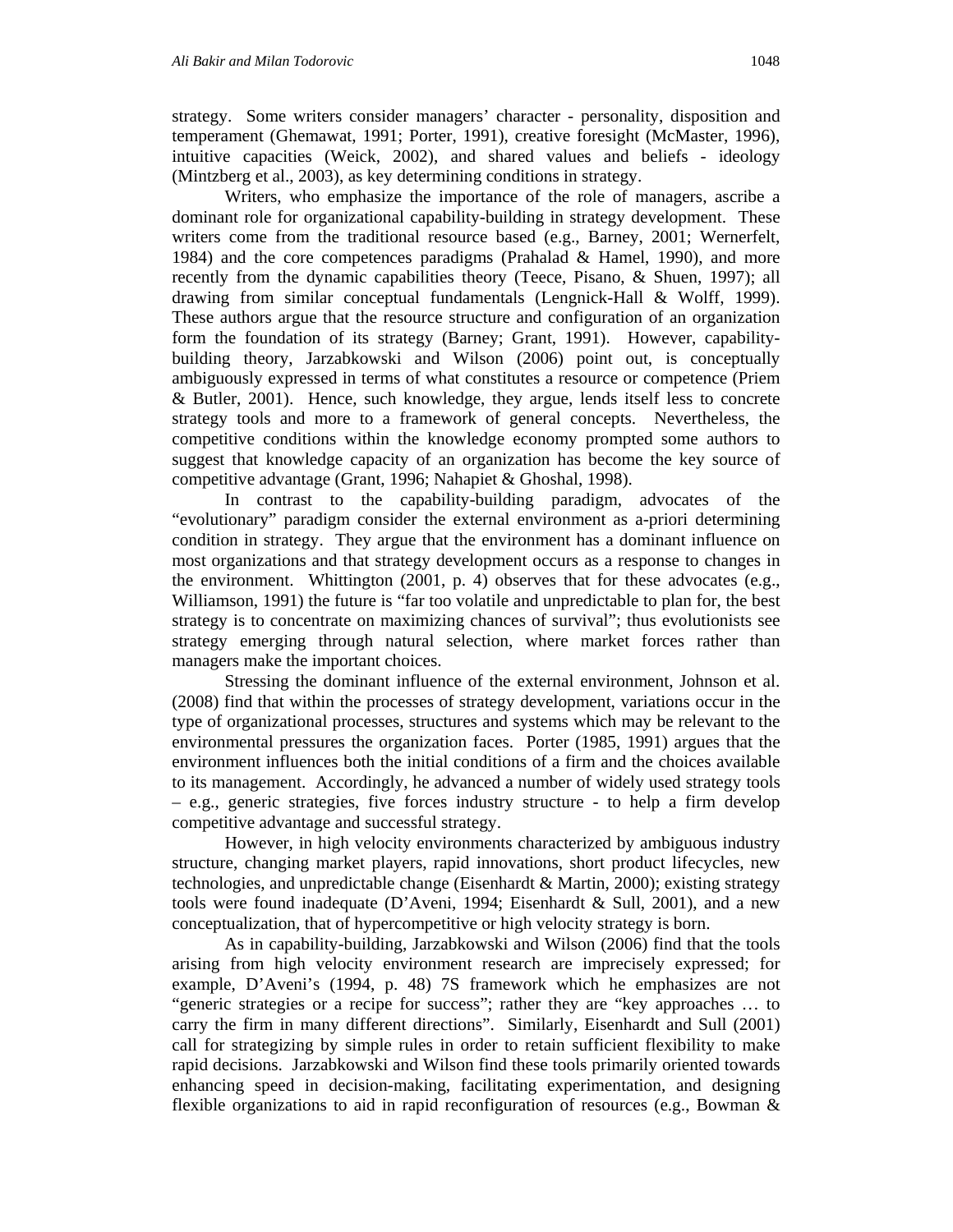Hurry, 1993; Eisenhardt & Brown, 1999; Miller & Waller, 2003). They further point out that high velocity theory indicates some interdependence between environmental velocity and the knowledge capacity of the organization, and stress that these conditions are the primary factors that challenge the relevance of existing strategy theory to practice.

Both the evolutionary and capability-building paradigms find either the environment or the organization's capability as instrumental for a successful strategy. However, authors from these schools increasingly acknowledge, as we have seen above, that identifying clearly defined objectives in the high velocity environments of the knowledge economy for which successful strategies may be designed, is difficult to obtain. This is particularly so, as most of the interactions in these environments are driven less by instrumental rational calculation and more by substantive rational interpretation.

This brief exposure reveals that authorial texts on strategy determinants recognize three sets of complex and competing strategy determining conditions: The social and cultural context of strategy, including individual and group psychology of strategy agents; organizational capability-building; and forces in the external environment. Although Jarzabkowski and Wilson (2006) view these conditions as interdependent, nevertheless, different authors have privileged the one they subscribe to as a priori strategy determinant. Our acknowledgement as interpreters, at the outset, that these competing views are problematic points to our own prejudice. However, by entering into a dialogue with authorial texts, we find that no authorial text entirely dismisses influences from the other views. However, by privileging their own view, they fail to consider that in the interactive context within which strategy is developed where all the determining conditions operate; the dominance of one condition can only be temporary. We have attempted to expand our own horizon of prejudice, by incorporating the horizons of different authorial texts, and accomplish a hermeneutic fusion of horizons. What emerges is that while any of the three sets of conditions may occupy a priori position, such a position is more precarious than permanent, particularly in high velocity environments where ambiguity reigns. This understanding will also inform our interpretation of what strategy is.

#### **Discussion and Conclusion: Returning to "the Whole" - What is Strategy?**

We find through our hermeneutic reading of the text on "what strategy is" that the necessity of coordination between actions and goals, whether achieved through objective analysis as in the instrumental rational authorial texts, or subjectively through interpretive activities as in the substantive rational ones, confers on strategy an intended character.

Our interpretation also shows that instrumental rational strategies are only obtainable in non-interactive organizational situations. In these situations, where the direct means-end relationship is not undermined by the complexity of interactions, intended strategies can be objectively formulated which then become instrumental in the achievement of the designated goals. However, as the spatial domain and temporal dimension of strategy widen so that it becomes progressively more complex due to interactions with agents inside and outside the organization, the means-end relationship becomes more ambiguous and strategy increasingly less instrumental. Our reading of authorial texts shows that in complex interactive environments, the intended role of strategy is still retained while its instrumental objective role is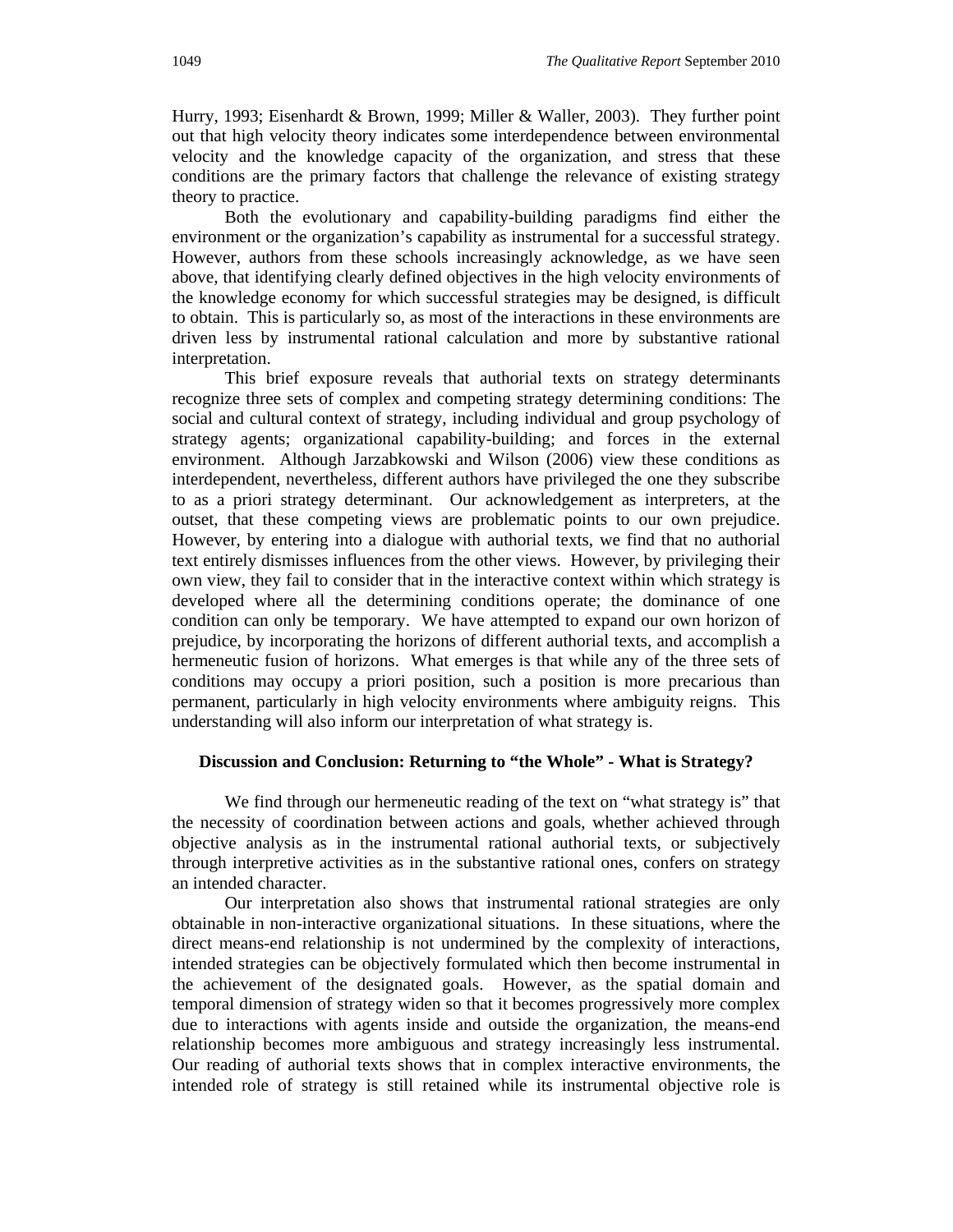superseded by a substantive rational social one, requiring interpretive action; the latter results in persistent shifts of goals and emergent outcomes.

Thus, our hermeneutic reading of authorial texts from various schools and paradigms reveals that strategy is a series of intended, partly instrumental and partly interpretive activities that are goal directed and require resource deployment. However, the extent to which these goals are achievable depends on the nature of the means-end relationship. When this relationship is direct and clear, characteristic of non-interactive environments, the goals can be achieved through instrumental rational calculation in the form of "planning", "positioning" and "rational decision making". In these environments there is, on the whole, little room for cultural interpretation, and the determining strategy paradigms that operate in an interlinked way are the "organization's capability-building" and "individual and group psychology of organizational agents"; the expected outcomes are generally those that were originally intended. When, on the other hand, the means-end relationship is ambiguous, characteristic of interactive environments, instrumental rational strategies give way to substantive rational ones which are focused on interpretive action. Here, strategy formation can be viewed as processual – "muddling through", "incrementality", "organized anarchy", and "strategy-as-practice"; systemic – "social action", and "complexity"; and discursive. The interlinked paradigms that operate as strategy determinants in these environments are: "capability-building", "natural selection", and "the social and cultural context, including individual and group psychology of organizational and market agents". In these complex environments, the goals persistently shift and change as a result of interactions, and the outcomes are predominantly emergent. We show this, our understanding of strategy, in Figure 2, where we view strategy as operating on a continuum whose opposite poles are objective calculation and subjective interpretation.

We have strived and hopefully succeeded in developing a hermeneutic understanding of strategy by consciously reflecting upon and expanding our own prejudices, allowing a fusion of our horizon with that of authorial texts. In arriving at our understanding, we have looked at conflicting authorial strategy texts in a part/whole interplay of various contexts at different levels of our hermeneutic circle of strategy. Significantly, we have shown that such an understanding can only be obtained if it is rooted in the discussion surrounding the means-end relationship and the form of rationality that underpins it.

We contribute to methodology by offering a demonstration of how to apply hermeneutics, underutilized in organizational research (Prasad, 2002), to understand strategy. We also offer a novel contribution to knowledge in the treatment of the means-end relationship and its underpinning rationality as central to our understanding of strategy; this treatment has not been attempted before. By offering a robust understanding of strategy through our hermeneutic reading of a wide range of authorial texts we hope that we have removed much of the confusion that surrounds the strategy phenomenon. Furthermore, in developing an understanding of strategy which draws upon the breadth of the strategy literature, we have reinforced the view that any one strategy paradigm provides only a very partial knowledge of strategy, particularly in complex high velocity environments, whilst also contributing towards our understanding of some aspects of strategy. As such, we have offered an example of multi-paradigm theory building, as we have linked and juxtaposed conflicting paradigm insights into a novel understanding. We have demonstrated that a hermeneutic multi-paradigm inquiry has proven useful in understanding a complex organizational phenomenon, particularly as we have strived to respect contrasting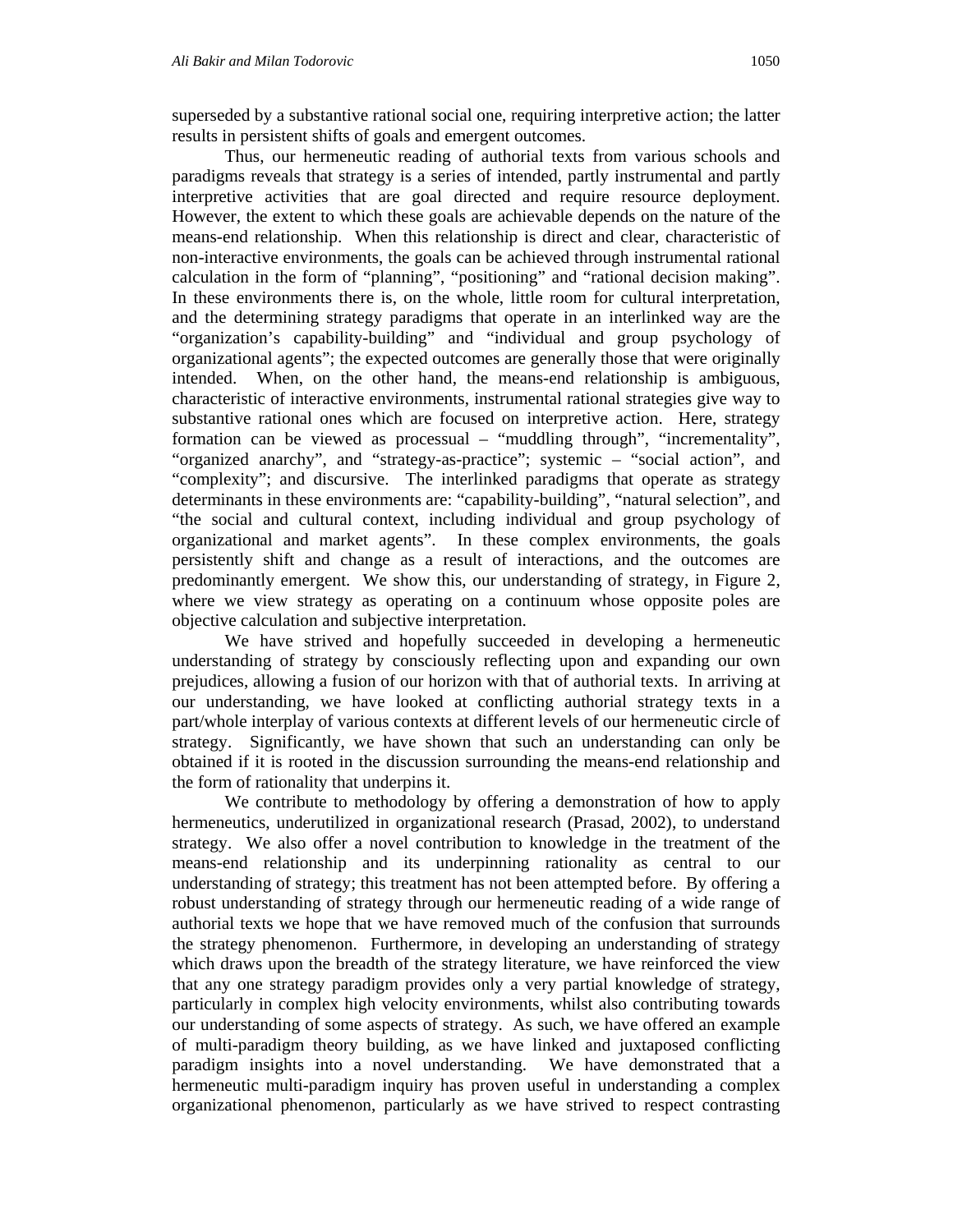approaches by juxtaposing the partial understandings they offer through the fusion of horizons. Nevertheless, this study has limitations which are related to the nature of the task; some of which present innate opportunities. Based on concepts rather than real life cases, the study is limited by a degree of inherent ambiguity; however, such ambiguity points the way towards future dialectic enquiry. Similarly, this paper does not propose any specific applications or strategic techniques; this, nevertheless, presents us with an opportunity for such applied oriented research in the future. Furthermore, although both authors have done much to counter their prejudices through reflexivity, this study remains subjective by definition. This is something that could be further evaluated in new studies aiming to develop techniques based on the principles outlined here and refined reflexive analysis of real life fieldwork cases.



*Figure 2*. A hermeneutic multi-paradigm understanding of strategy

This study has also a significant implication for managers. We noted earlier that managers find the academic tools of strategy wanting. In highlighting the inadequacy of the various strategy schools/paradigms to capture the totality of strategy, we add to the strategy discourse by offering explanations as to why strategies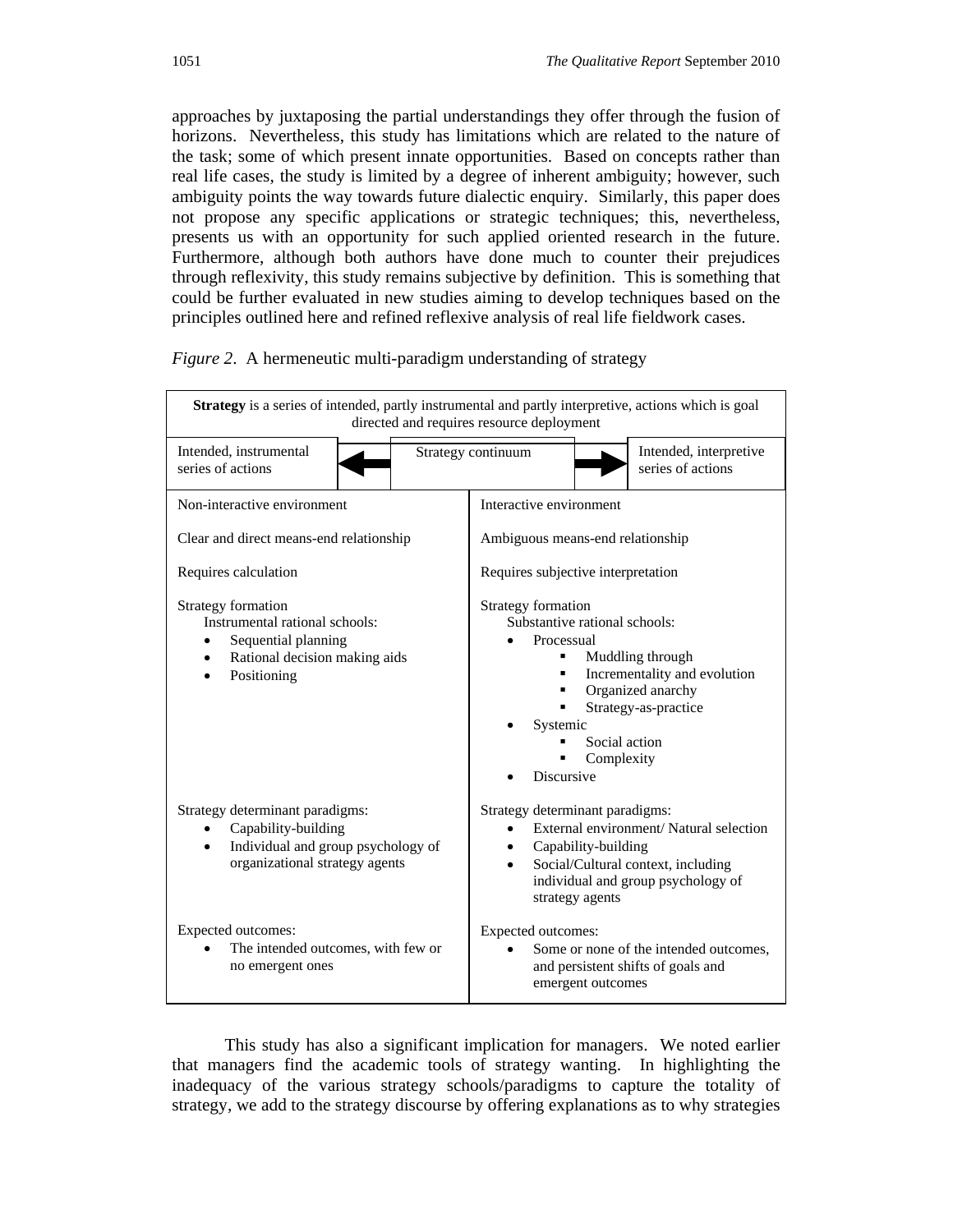may or may not work. We point out that in the instrumental rational approach of strategy; managers are seen to use the available means in pursuit of designated ends. However, in some of the substantive rational approaches, particularly, the evolutionary approach of "organized anarchy" and "self-organization", managers' agency is reduced to mere response and adaptation; hence the use of the notion "emergent" or "unintended" strategy. Thus managers who are empowered with a privileged agency in the instrumental rational approach are seen largely as mere bearers of "emerging patterns" in these substantive approaches. Our hermeneutic understanding of strategy allows us to recognize and reinstate managers' agency through the notion of "intendedness" of strategy; and by offering an understanding which portrays strategy as intended, instrumental, and interpretive, we alert managers to the problems inherent in instrumental rational calculation and in some of the substantive rational approaches.

#### **References**

- Andrews, K. R. (1980). *The concept of corporate strategy*. Homewood, IL: Irwin.
- Ansoff, H. I. (1988). *New corporate strategy*. New York, NY: Wiley.
- Ansoff, H. I., & McDonnell, E. (1990). *Implanting strategic management*. London: Prentice-Hall.
- Armstrong, J. S. (1995). The devil's advocate responds to an MBA student's claim that research harms learning. *Journal of Marketing*, *59*, 101-106.
- Axelrod, R., & Cohen, M. (1999). *Harnessing complexity: Organizational implications of a scientific frontier*. New York, NY: The Free Press.
- Bakir, A. (1998). *An understanding of strategy: An empirical investigation into the phenomenon of strategy in organisations*. Unpublished doctoral dissertation, University of Essex, UK.
- Bakir, A., & Bakir, V. (2006a). A critique of the capacity of Strauss' grounded theory for prediction, change, and control in organizational strategy via a grounded theorization of leisure and cultural strategy. *The Qualitative Report*, *11*(4), 687-718. Retrieved June 05, 2007, from www.nova.edu/ssss/QR/QR11- 4/bakir.pdf
- Bakir, A., & Bakir, V. (2006b). Unpacking complexity, pinning down the "elusiveness" of strategy: A grounded theory study in leisure and cultural organizations. *Qualitative Research in Organizations and Management: An International Journal*, *1*(3), 152-172.
- Balogun, J., Jarzabkowski, P., & Seidl, D. (2007). Strategizing activity and practice. In V. Ambrosini & M. Jenkins (Eds.), *Advanced strategic management* (pp. 196-214). Basingstoke, UK: Palgrave.
- Barney, J. (2001). The resource based view of a firm: Ten years after 1991. *Journal of Management*, *17*(1), 99-120.
- Barry, D., & Elmes, M. (1997). Strategy retold: Toward a narrative view of strategic discourse. *Academy of Management Review*, *22*(2), 429-452.
- Berniker, E., & McNabb, D. E. (2006). Dialectical inquiry: A structured qualitative research method. *The Qualitative Report*, *11*(4), 643-664. Retrieved July 29, 2008, from www.nova.edu/ssss/QR/QR11-4/berniker.pdf
- Bower, J. L. (2008). The teaching of strategy: From general manager to analyst and back again. *Journal of Management Inquiry*, *17*(4), 269-275.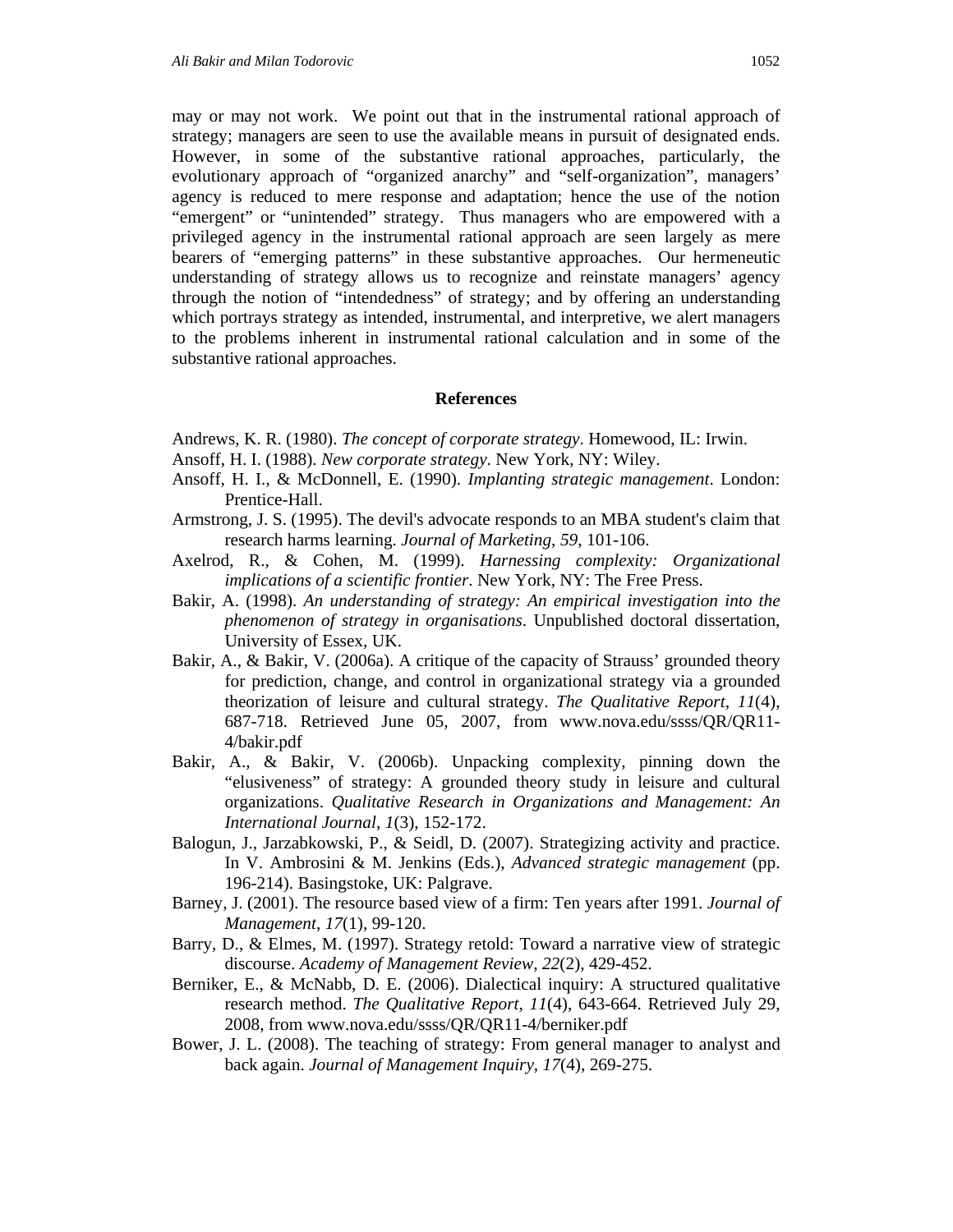- Bowman, E. H., & Hurry, D. (1993). Strategy through the open lens: An integrated view of resources investments and the incremental-choice process. *Academy of Management Review*, *18*(4), 760–782.
- Bowman, E. H., Singh, H., & Thomas, H. (2002). The domain of strategic management: History and evolution". In A. Pettigrew, H. Thomas, & R. Whittington (Eds.), *The handbook of strategy and management* (pp. 31-54). London, UK: Sage.
- Campbell, A., & Alexander, M. (1997). What's wrong with strategy? *Harvard Business Review*, November-December, 42-51.
- Chaffee, E. (1985). Three models of strategy. *Academy of Management Review*, *10*, 89-98.
- Chandler, A. D. (1962). *Strategy and structure: Chapters in the history of the American industrial enterprise*. Cambridge, MA: MIT Press.
- Chia, R., & Mackay, B. (2007). Post-processual challenges for the emerging strategyas-practice perspective: Discovering strategy in the logic of practice. *Human Relations*, *60*, 217–242.
- Cohen, M. D., March, J. G., & Olsen, J. P. (1972). A garbage can model of organizational choice. *Administrative Science Quarterly*, *17*, 1-25.
- Cyert, R. M., & March, J. G. (1963). *A behavioral theory of the firm*. Englewood Cliffs, NJ: Prentice-Hall.
- D'Aveni, R. A. (1994). *Hyper-competition*. New York, NY: The Free Press.
- de Certeau, M. (1984). *The practice of everyday life*. Berkeley, CA: University of California Press.
- Dilthey, W. (1976). *Selected writings*. Cambridge, MA: Cambridge University Press.
- Eisenhardt, K. M., & Brown, S. L. (1999). Patching: Restitching business portfolios in dynamic markets. *Harvard Business Review*, *77*(3), 72-82.
- Eisenhardt, K. M., & Martin, J. A. (2000). Dynamic capabilities: What are they? *Strategic Management Journal*, *21*, 1105–1121.
- Eisenhardt, K. M., & Sull, D. (2001). Strategy as simple rules. *Harvard Business Review*, *79*(1), 107–116.
- Ezzamel, M., & Willmott, H. (2008). Strategy as discourse in a global retailer: A supplement to rationalist and interpretive accounts. *Organization Studies*, *29*(2), 191-217.
- Gadamer, H. G. (1975). *Truth and method*. New York, NY: Seabury.
- Gadamer, H. G. (1989). *Truth and method* (2nd ed.). New York, NY: Continuum.
- Geanellos, R. (2000). Exploring Ricoeur's hermeneutic theory of interpretation as a method of analyzing research texts. *Nursing Inquiry*, *7*, 112-119.
- Ghemawat, P. (1991). *Commitment: The dynamic of strategy*. New York, NY: Free Press.
- Grant, R. M. (1991). The resource-based theory of competitive advantage: Implications for strategy formulations. *California Management Review*, *33*, 114-135.
- Grant, R. M. (1996). Toward a knowledge-based theory of the firm. *Strategic Management Journal*, *17*, 109–122.
- Grant, R. M. (2008). *Contemporary strategy analysis* (6th ed.). Maden, MA: Blackwell Publishing.
- Hambrick, D. C. (2004). The disintegration of strategic management: It's time to consolidate our gains. *Strategic Organization*, *2*(1), 91-98.
- Hax, A. C., & Majluf, N. (1988). *The strategy concept and process: A pragmatic approach*. Englewood Cliffs, NJ: Prentice-Hall.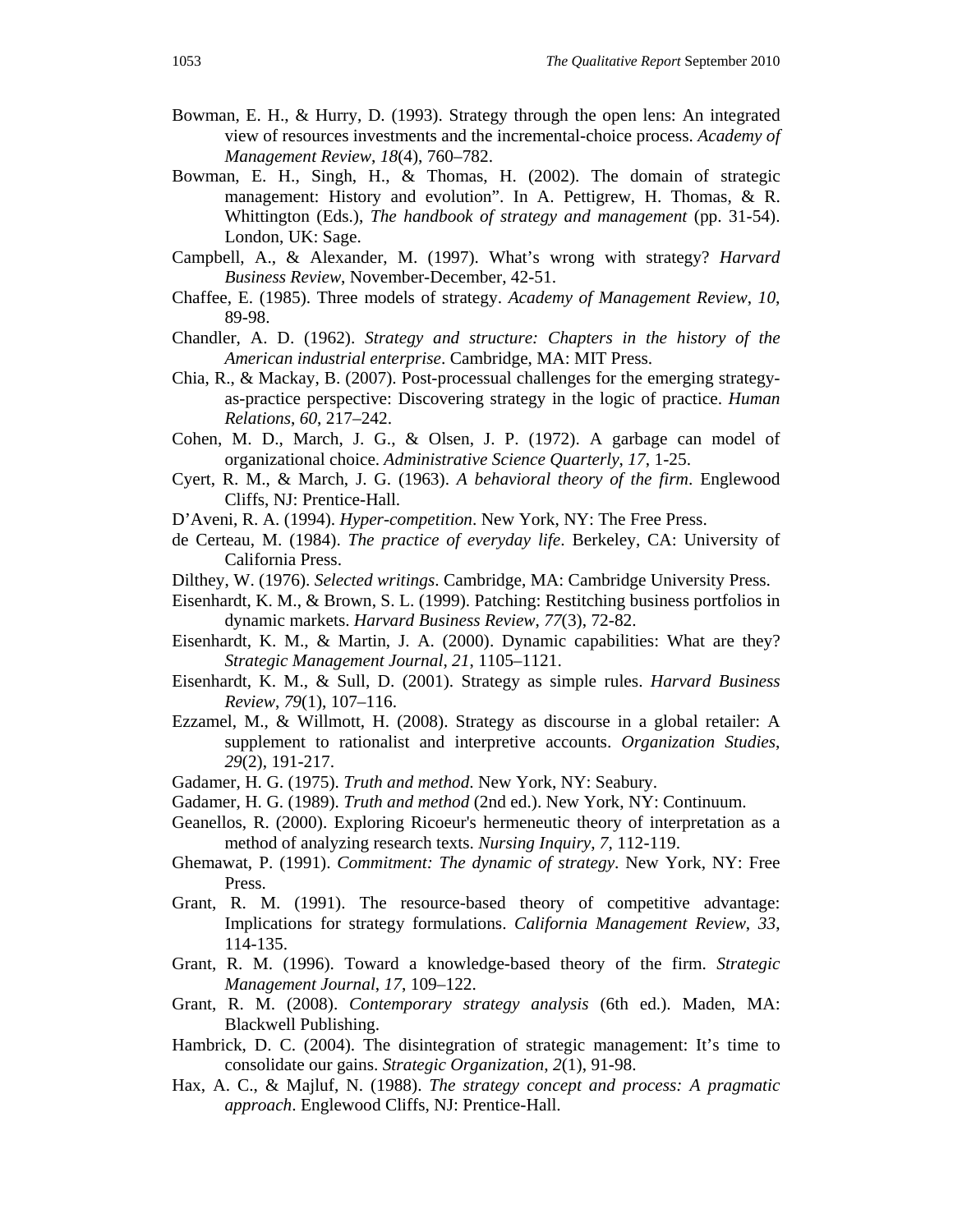- Heracleous, L., & Barrett, M. (2001). Organizational change as discourse: Communicative actions and deep structures in the context of information technology implementation. *Academy of Management Journal*, *44*, 755–778.
- Hirsch, P. M., Michaels, S., & Friedman, R. (1987). Dirty hands versus clean models: Is sociology in danger of being seduced by economics? *Theory and Society*, *16*(3), 317–336.
- Jarzabkowski, P., & Whittington, R. (2008a). Directions for a troubled discipline: Strategy research, teaching, and practice - Introduction to the dialog. *Journal of Management Inquiry, 17*(4), 266-268.
- Jarzabkowski, P., & Whittington, R. (2008b). A strategy-as-practice approach to strategy research and education. *Journal of Management Inquiry*, *17*(4), 282- 286.
- Jarzabkowski, P., & Wilson, D. C. (2006). Actionable strategy knowledge: A practice perspective. *European Management Journal*, *24*(5), 348–367.
- Johnson, G., Scholes, K., & Whittington, R. (2008). *Exploring corporate strategy* (8th ed.). London, UK: Prentice Hall.
- Kaplan, R. S., & Norton, D. P. (1993). Putting the balanced scorecard to work. *Harvard Business Review*, September-October, 134-147.
- Kay, J. (1995). *Foundations of competitive success*. Oxford, UK: Oxford University.
- Kelly, S., & Allison, M. A. (1999). *The complexity advantage*. New York, NY: McGraw Hill.
- Knights, D., & Morgan, D. (1991). Strategic discourse and subjectivity: Towards a critical analysis of corporate strategy in organizations. *Organization Studies*, *12*(2), 251-273.
- Langdridge, D. (2004). The hermeneutic phenomenology of Paul Ricoeur. *Existential Analysis*, *15*(2), 243-255.
- Lengnick-Hall, C., & Wolff, J. A. (1999). Similarities and contradictions in the core logic of three strategy research streams. *Strategic Management Journal*, *20*, 1109–1132.
- Lewis, M. W., & Kelemen, M. L. (2002). Multi-paradigm inquiry: Exploring organizational pluralism and paradox. *Human Relations*, *55*(2), 251–275.
- Lindblom, C. E. (1959). The science of muddling through. *Public Administration Review*, *19*, 79-88.
- MacCrimmon, K. R. (1993). Do firm strategies exist? *Strategic Management Journal*, *14*, 113-130.
- Mahoney, J., & McGahan, A. (2007). The field of strategic management within the evolving science of strategic organization. *Strategic Organization*, *5*(1), 79– 99.
- Malhotra, Y. (Ed.). (2000). *Knowledge management and virtual organizations*. Hershey, PA: Idea Group Publishing.
- March, J. G., & Olsen, J. P. (1976). *Ambiguity and choice in organizations*. Bergen, Norway: Universitetsforlaget.
- Markides, C. C. (2000). *All the right moves: A guide to crafting breakthrough strategy*. Boston, MA: Harvard Business School Press.
- McMaster, M. (1996). Foresight: Exploring the structure of the future. *Long Range Planning*, *29*(2), 149-155.
- Miller, C. C., & Cardinal, L. B. (1994). Strategic planning and firm performance: A synthesis of more than two decades of research. *Academy of Management Journal*, *37*, 1649-1665.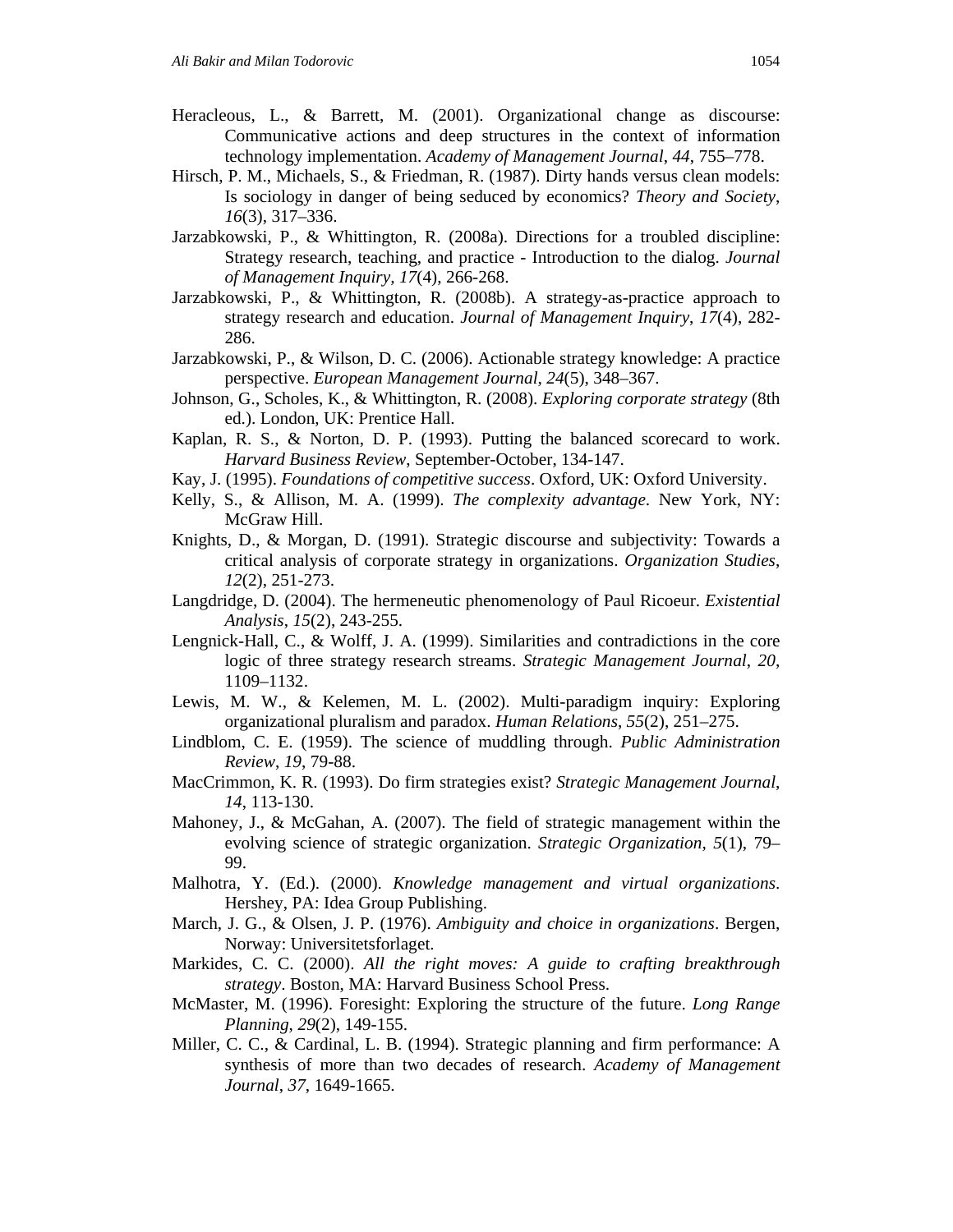- Miller, K. D., & Waller, H. G. (2003). Scenarios, real options and integrated risk management. *Long Range Planning*, *36*, 93–107.
- Mintzberg, H. (1987). The strategy concept I: Five ps for strategy. *California Management Review*, *30*(1), 11-24.
- Mintzberg, H. (1989). *Mintzberg on management: Inside our strange world of organizations*. New York, NY: Free Press.
- Mintzberg, H. (1994). Rethinking strategic planning. Part I: Pitfalls and fallacies. *Long Range Planning*, *27* (3), 12-21.
- Mintzberg, H., Lampel, J., Quinn, J., & Ghoshal, S. (2003). *The strategy process* (4th ed.). London, UK: Pearson Education Ltd.
- Mintzberg, H., & Waters, J. (1985). Of strategies, deliberate and emergent. *Strategic Management Journal*, *6*, 257-272.
- Munro, R. (1995). Managing by ambiguity: An archaeology of the social in the absence of management accounting. *Critical Perspectives on Accounting*, *6*(5), 433-482.
- Nahapiet, J., & Ghoshal, S. (1998). Social capital, intellectual capital and the organizational advantage. *Academy of Management Review*, *23*(2), 242–266.
- Nemeth, C., Brown, K., & Rogers, J. (2001). Devil's advocate versus authentic dissent: Stimulating quantity and quality. *European Journal of Social Psychology*, *31*(6), 707–720.
- O'Brien, F. A., & Dyson, R. G. (2007). *Supporting strategy: Frameworks, methods and models*. Chichester, West Sussex: John Wiley & Sons.
- Palmer, R. E. (1969). *Hermeneutics: Interpretation theory in Schleiermacher, Dilthey, Heidegger, and Gadamer*. Evanston, IL: Northwestern University Press.
- Partington, D. (2000). Building grounded theories of management action. *British Journal of Management*, *11*(2), 91-102.
- Pettigrew, A. (1992). On studying managerial elites. *Strategic Management Journal*, *13*, 163–182.
- Porter, M. E. (1985). *Competitive advantage: Creating and sustaining superior performan*ce. New York, NY: The Free Press.
- Porter, M. E. (1991). Towards a dynamic theory of strategy. *Strategic Management Journal*, *12*, 95-117.
- Prahalad, C. K., & Hamel, G. (1990). The core competence of the organization. *Harvard Business Review*, *68*, 79–91.
- Prasad, A. (2002). The contest over meaning: Hermeneutics as an interpretive methodology for understanding texts. *Organizational Research Methods*, *5*(1), 12-33.
- Prasad, A., & Prasad, P. (2002). The coming of age of interpretive organizational research. *Organizational Research Methods*, *5*(1), 4-11.
- Priem, R. L., & Butler, J. E. (2001). Is the resource-based "view" a useful perspective for strategic management research? *Academy of Management Review*, *26*(1), 22–40.
- Quinn, J. B. (1981). Formulating strategy one step at a time. *Journal of Business Strategy*, *1*(3), 42-63.
- Ricoeur, P. (1981). *Hermeneutics and the human sciences: Essays on language, action and interpretation*. Cambridge, UK: Cambridge University Press.
- Ricoeur, P. (1990). Hermeneutics and the critique of ideology. In , G. L. Ormiston & A. D. Schrift (Eds.), *The hermeneutic tradition* (pp. 298-334). Albany, NY: Suny Press.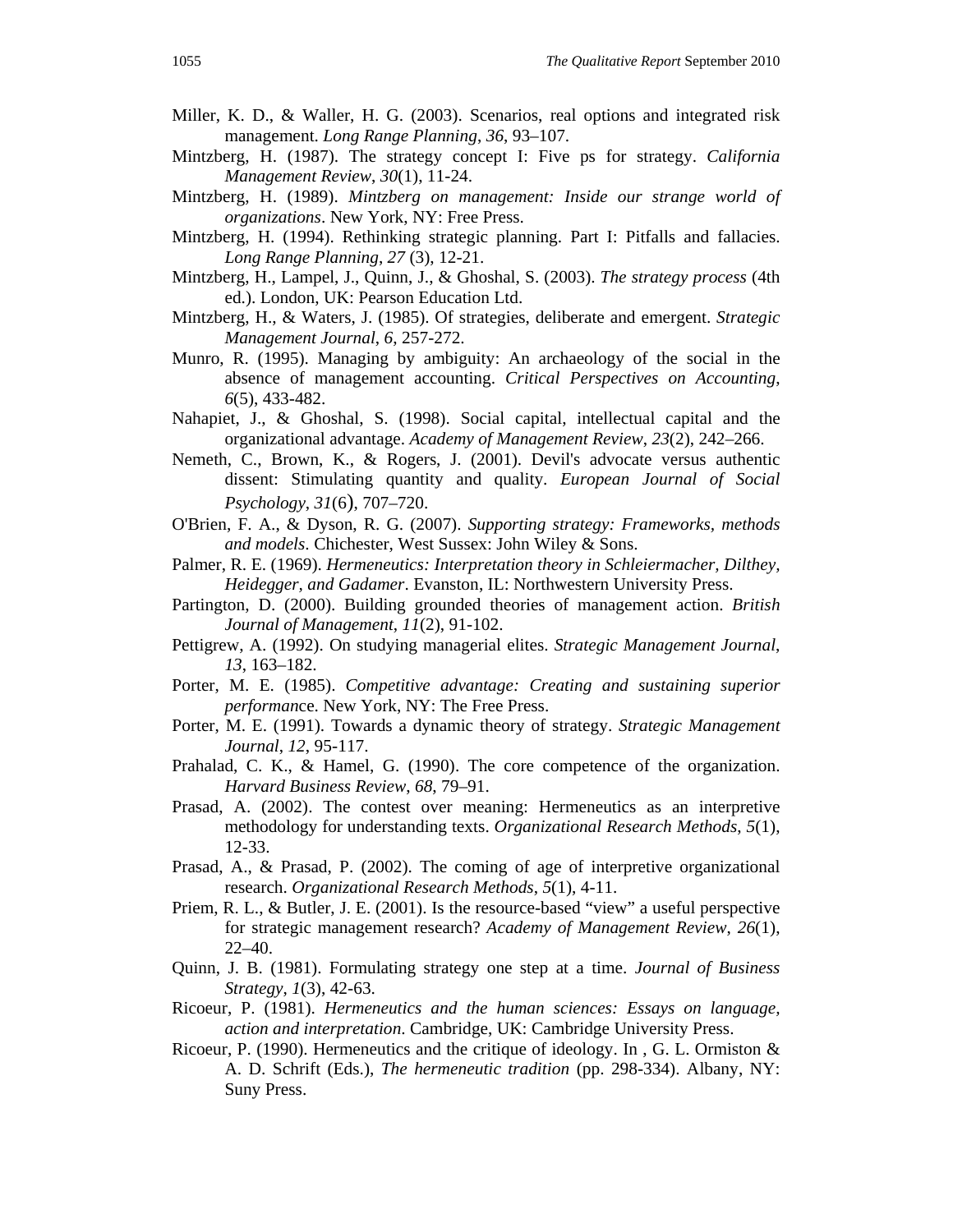- Schleiermacher, F. D. E. (1985). Selections from hermeneutics: The handwritten manuscripts of F. D. E. Schleiermacher. In K. Mueller-Vollmer (Ed.), *The hermeneutic reader* (pp. 73-97). New York, NY: Continuum.
- Schön, D. (1983). *The reflective practitioner: How professionals think in action*. London, UK: Temple Smith.
- Schwandt, T. A. (1994). Constructivist, interpretivist approaches in human inquiry. In N. K. Denzin, & Y. S. Lincoln (Eds.), *Handbook of qualitative research* (pp. 118-138). Thousand Oaks, CA: Sage.
- Simon, H. A. (1960). *The new science of management decision*. New York, NY: Harper and Row.
- Skemp, R. R. (1976). Relational understanding and instrumental understanding. *Mathematics Teaching*, *77*, 20–26.
- Stacey, R. D. (1996). *Strategic management and organizational dynamics* (2nd ed.). London, UK: Pitman.
- Stacey, R. D. (2007). S*trategic management and organizational dynamics* (5th ed.). Harlow, Essex: Prentice Hall.
- Starkey, K., & Madan, P. (2001). Bridging the relevance gap: Aligning stakeholders in the future of management research. *British Journal of Management*, *12*(1),  $3 - 26.$
- Teece, D. J., Pisano, G., & Shuen, A. (1997). Dynamic capabilities and strategic management. *Strategic Management Journal*, *18*, 509–533.
- Tsoukas, H. (1998). The word and the world: A critique of representationalism in management research. *International Journal of Public Administration*, *21*(5), 781–817.
- Tsoukas, H., & Knudsen, C. (2002). The conduct of strategy research. In A. Pettigrew, H. Thomas, & R. Whittington (Eds.), *The handbook of strategy and management* (pp. 411–435). London, UK: Sage.
- Venkatraman, N., & Subramaniam, M. (2001). Theorizing the future of strategy: Questions for shaping strategy research in the knowledge economy. In A. Pettigrew, H. Thomas, & R. Whittington (Eds.), *The handbook of strategy and management* (pp. 461–474). London, UK: Sage.
- Volberda, H. W., & Elfring, T. (2001). *Rethinking strategy*. London, UK: Sage.
- Weber, M. (1968). *Economy and society: An outline of interpretive sociology*. New York: Bedminster Press.
- Weick, K. E. (2002). Puzzles in organizational learning: An exercise in disciplined imagination. *British Journal of Management*, *13*(2), 7-15.
- Wernerfelt, B. (1984). A resource-based view of the firm. *Strategic Management Journal*, *5*(2), 171-180.
- Whittington, R. (2001). *What is strategy, and does it matter?* London, UK: Cengage Learning, EMEA.
- Whittington, R. (2003). The work of strategizing and organizing: For a practice perspective. *Strategic Organization*, *1*(1), 117–125.
- Williamson, O. E. (1991). Comparative economic organization: The analysis of discrete structural alternatives. *Administrative Science Quarterly*, *36*, 269– 296.
- Worren, N., Moore, K., & Elliot, R. (2002). When theories become tools: Toward a framework for pragmatic validity. *Human Relations*, *55*(10), 1227–1250.